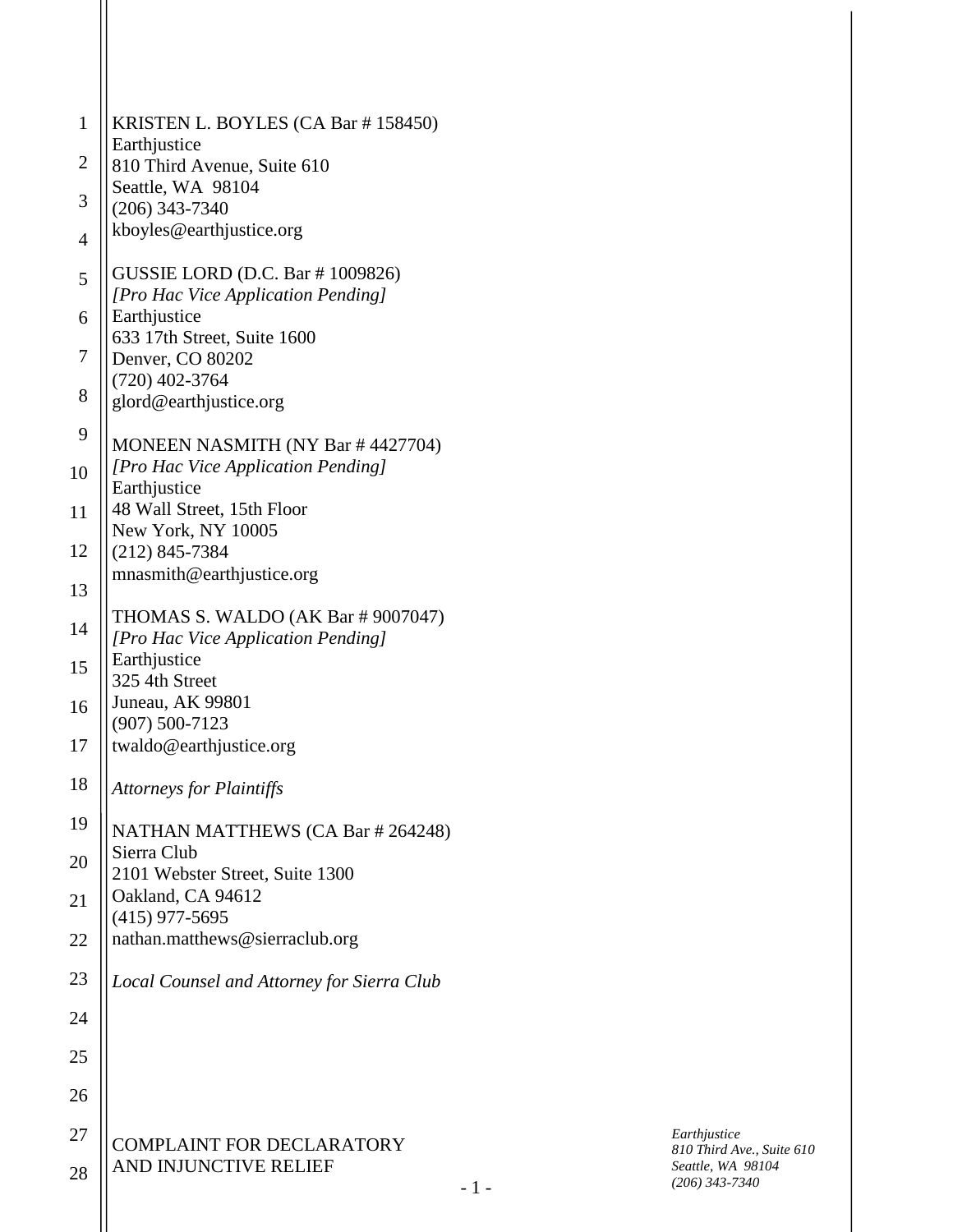|    | UNITED STATES DISTRICT COURT<br>FOR THE NORTHERN DISTRICT OF CALIFORNIA            |                                              |  |  |  |  |
|----|------------------------------------------------------------------------------------|----------------------------------------------|--|--|--|--|
| 3  |                                                                                    |                                              |  |  |  |  |
| 4  | SUQUAMISH TRIBE, PYRAMID LAKE<br>PAUITE TRIBE, ORUTSARARMIUT                       | Case No.                                     |  |  |  |  |
| 5  | NATIVE COUNCIL, COLUMBIA<br>RIVERKEEPER, and SIERRA CLUB,                          | <b>COMPLAINT FOR DECLARATORY AND</b>         |  |  |  |  |
| 6  |                                                                                    | <b>INJUNCTIVE RELIEF</b>                     |  |  |  |  |
|    | Plaintiffs,                                                                        |                                              |  |  |  |  |
|    |                                                                                    | (Clean Water Act, 33 U.S.C. § 1251 et seq.;  |  |  |  |  |
|    | V.                                                                                 | Administrative Procedure Act, 5 U.S.C. § 551 |  |  |  |  |
| 8  |                                                                                    | $et seq.$ )                                  |  |  |  |  |
| 9  | ANDREW WHEELER, in his official<br>capacity as Administrator of the United States  |                                              |  |  |  |  |
| 10 | <b>Environmental Protection Agency; UNITED</b><br>STATES ENVIRONMENTAL PROTECTION) |                                              |  |  |  |  |
| 11 | AGENCY,                                                                            |                                              |  |  |  |  |
| 12 | Defendants.                                                                        |                                              |  |  |  |  |

### INTRODUCTION

1. Congress declared a single yet sweeping objective for the Clean Water Act ("CWA"): "to restore and maintain the chemical, physical, and biological integrity of the Nation's waters." 33 U.S.C. § 1251(a). The Act embodies a cooperative federalism framework that empowers regulators at the federal, state, and tribal levels to work together to pursue this objective nationwide. Section 401 of the Act is an integral component of this cooperative framework. Through this provision, Congress ensured that states and authorized tribes could protect their waters and local environments by giving them broad power to grant, deny, or condition approval for a wide array of projects requiring federal licenses, permits, and approvals.

2. The balance between the federal government, states, and federally recognized Indian tribes reached by Congress in Section 401 has worked well for decades. In 1970, Congress passed Section 401's predecessor, section 21(b) of the Water Quality Management Act of 1970, which served a similar federalist purpose, delegating broad authority to states. In

13

14

15

16

17

18

19

20

21

22

23

24

25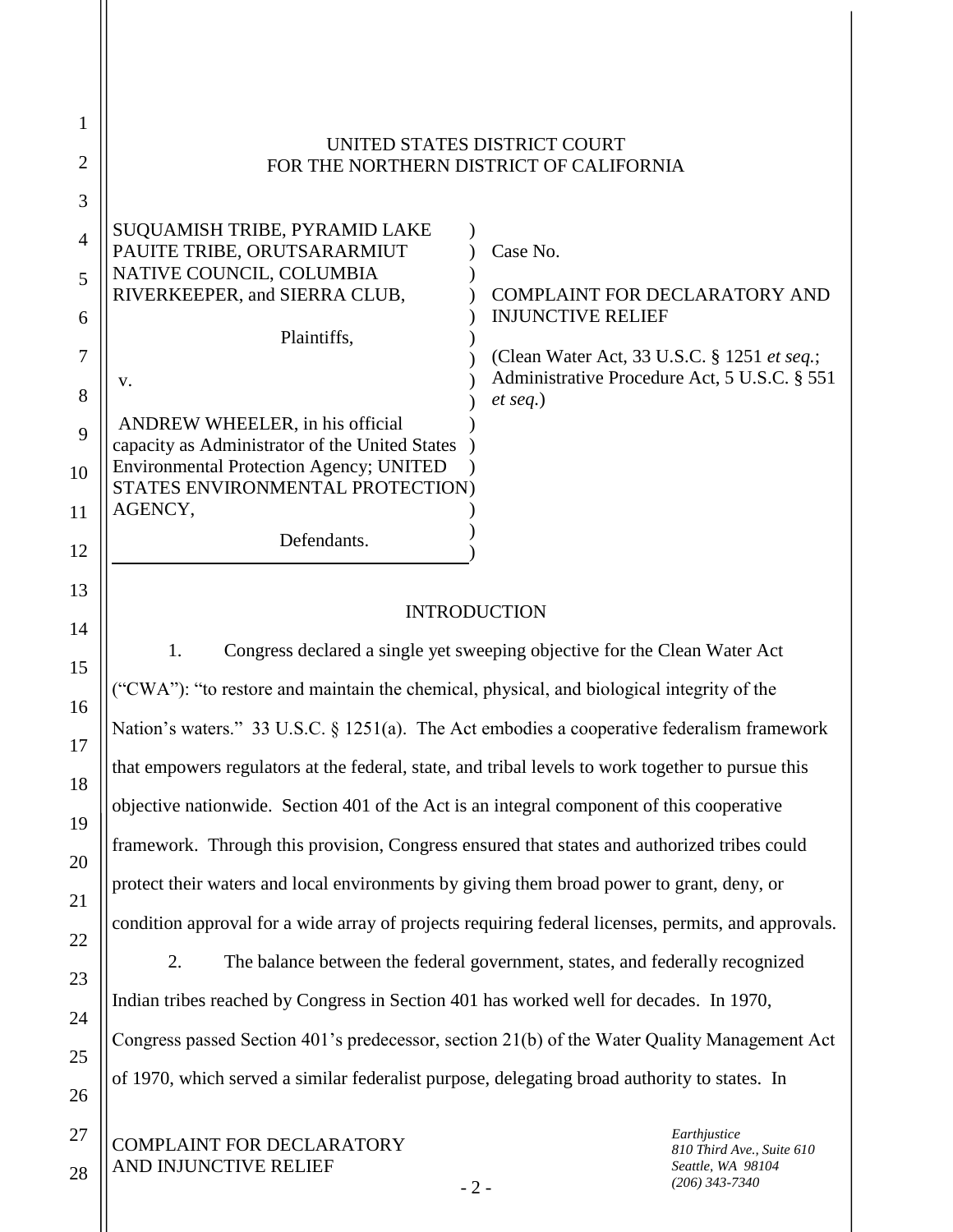1

2

3

4

5

passing the 1972 amendments to the CWA, Congress made only minor changes to the provision, and only one—a directive to EPA to establish test procedures for the analysis of pollutants that must be required in order to approve a project under Section 401—that bears on how the Section is implemented. Since the passage of the 1972 CWA amendments, Congress has hardly altered Section 401 at all because there was no reason.

3. Recognizing Congress's intent, the Supreme Court, as well as lower courts, have interpreted the statute as granting wide latitude to states and tribes to condition and deny federal permits for environmentally harmful projects that result in discharges into local waters. The Environmental Protection Agency's ("EPA") guidance and implementing regulations pertaining to Section 401 have, since the provision's passage, echoed this view of expansive state and tribal authority. States and tribes around the country have come to rely on the consistent agency guidance and practice on Section 401. This status quo arrangement has worked well with tens of thousands of federal permits requiring certification every year by a state or tribe.

4. Plaintiffs challenge a final rule promulgated by the EPA upending the longstanding regulations interpreting CWA Section 401. *Clean Water Act Section 401 Certification Rule*, 85 Fed. Reg. 42,210 (July 13, 2020) ("Section 401 Rule" or "Final Rule"). By promulgating the rule, EPA has upset the federal/state/tribal balance and substantially narrowed the authority of states and tribes to protect themselves from the harmful environmental impacts of federally licensed projects resulting in discharges into their waters. EPA has made these major revisions for reasons that are contrary to the objectives of the CWA, prioritizing the development of environmentally ruinous fossil fuel infrastructure over the integrity of the nation's waters.

5. Plaintiffs Tribes are federally recognized Indian tribes. The Pyramid Lake Paiute Tribe was approved for "Treatment in the same Manner as a State ("TAS") for purposes of CWA Section 401 in January 2007. Plaintiff Tribes rely on Section 401 provisions that are essential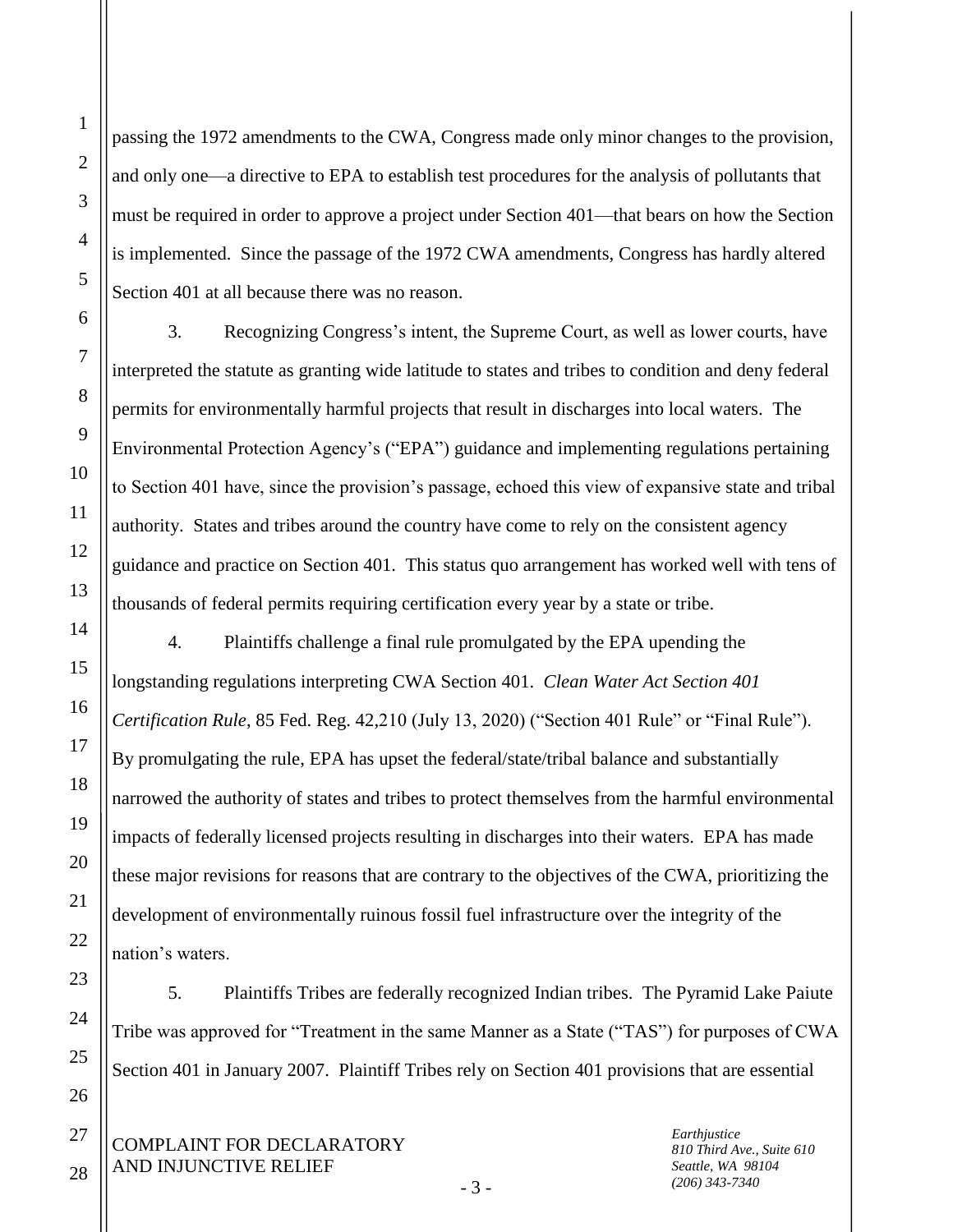for the protection of their waters, fisheries, and tribal resources. Plaintiff Tribes work either directly or in cooperation with states and EPA to ensure that discharges into the waters they depend upon occur only in compliance with all relevant laws and regulations.

6. Plaintiffs Columbia Riverkeeper and Sierra Club are environmental advocacy organizations that partake in Section 401 proceedings as part of their broader toolkits to protect the integrity of the Nation's waters. For example, both organizations played significant roles in the campaign against the construction of the environmentally destructive Millennium Bulk Coal Terminal, a major fossil fuel project that was denied Section 401 certification.

7. The Section 401 Rule exceeds the authority granted to EPA by Congress in the CWA. As the Supreme Court has observed, the Act strikes a delicate balance between federal and state- or tribal-level regulators in accord with the principles of cooperative federalism.

8. The Section 401 Rule is also arbitrary and capricious. EPA failed to explain its decision to deviate from the agency's longstanding, prior interpretation of CWA Section 401, and EPA failed to consider important aspects of the problem, including the effects of stripping away a crucial tool of states and tribes seeking to protect waters and communities in their jurisdictions.

9. The Final Rule was also promulgated without observing requisite procedures mandated by law. Specifically, EPA failed to conduct meaningful consultation with tribal authorities as required by Executive Order 13,175, Consultation and Coordination with Indian Tribal Governments and EPA's May 2011 Policy for Consultation and Coordination with Indian tribes.

10. For these violations of law, Plaintiffs ask the Court to vacate and set aside the Section 401 Rule, enjoin reliance on the Section 401 Rule, and reinstate the prior CWA regulations in force.

COMPLAINT FOR DECLARATORY AND INJUNCTIVE RELIEF

*Earthjustice 810 Third Ave., Suite 610 Seattle, WA 98104 (206) 343-7340*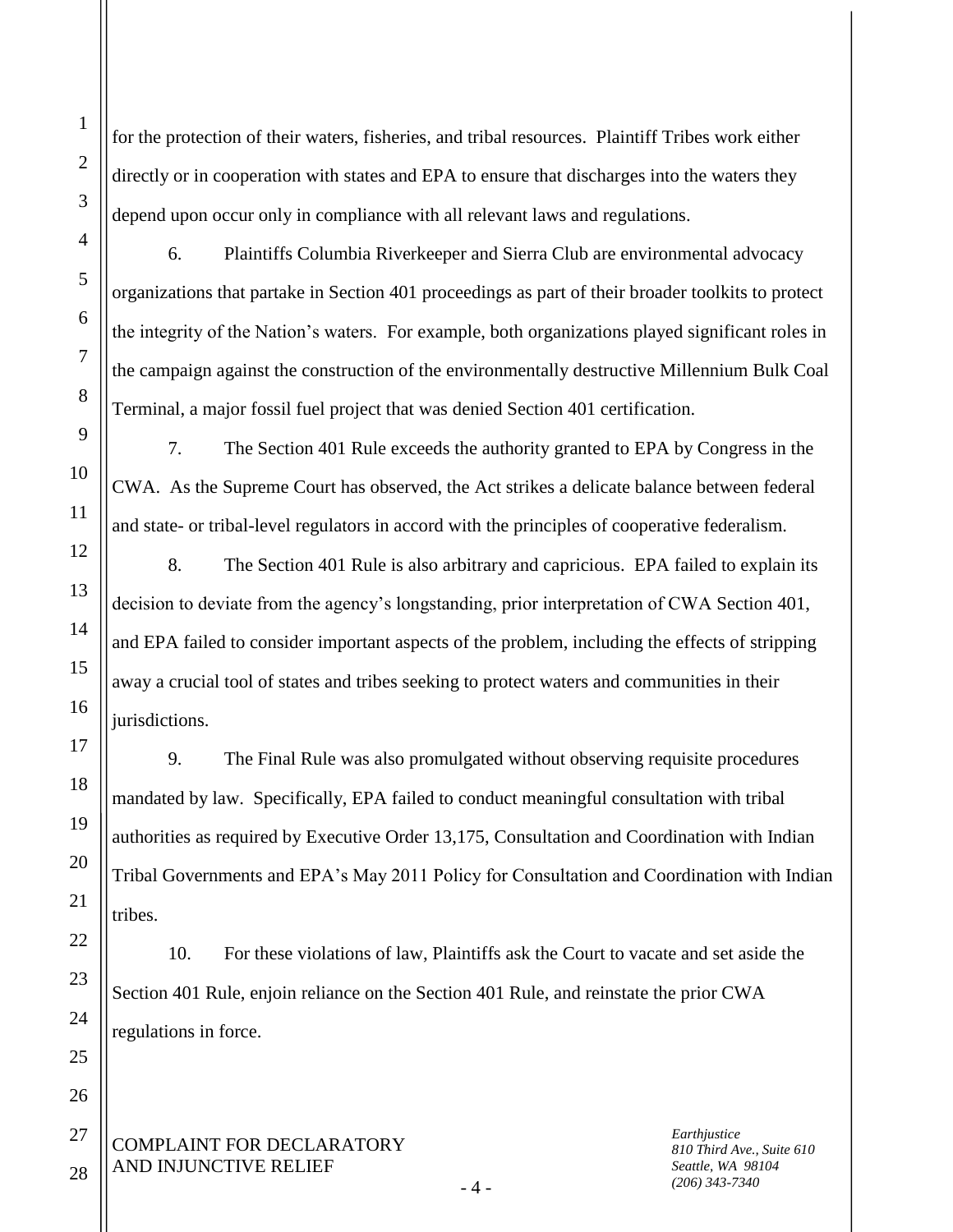2

3

4

5

6

7

8

10

11

12

13

14

15

16

17

18

19

20

21

22

23

24

25

26

1

#### JURISDICTION AND VENUE

11. This Court has jurisdiction over this action under 28 U.S.C. § 1331 (federal question). This action is brought pursuant to the Administrative Procedure Act ("APA"), 5 U.S.C. §§ 701–06.

12. Venue is proper in this Court pursuant to 28 U.S.C. § 1391(e), as some Plaintiffs reside, have offices, and have members in California, and many of the consequences of the defendants' violations of the law giving rise to the claims have occurred or will occur in this district.

#### 9

#### INTRADISTRICT ASSIGNMENT

13. This case is properly assigned to the San Francisco Division or the Oakland Division under Civil L.R. 3-2(c) because some plaintiffs and their members are located in counties within those districts.

### **PARTIES**

#### A. Plaintiffs

14. Suquamish Tribe is a signatory to the 1855 Treaty of Point Elliott, one of the Stevens Treaties, named after the U.S. negotiator and Washington Territorial Governor Isaac Stevens. In a series of treaties with the U.S. government in 1854 and 1855, the Indian tribes of what is now Puget Sound and the Washington coast ceded their aboriginal lands to the United States and retained or reserved certain lands, sovereignty, as well as fishing rights in their usual and accustomed fishing grounds, and hunting and gathering rights on open and unclaimed lands.

15. The Suquamish Tribe is located on the Port Madison Indian Reservation in Suquamish, Washington and is in Kitsap County. There are approximately 1,100 enrolled Suquamish Tribal members. The Suquamish Tribe is a federally recognized Indian tribe with a governing body recognized by the Secretary of the Interior. This action is brought by the Suquamish Tribe on its own behalf and on behalf of its members *parens patriae*. By bringing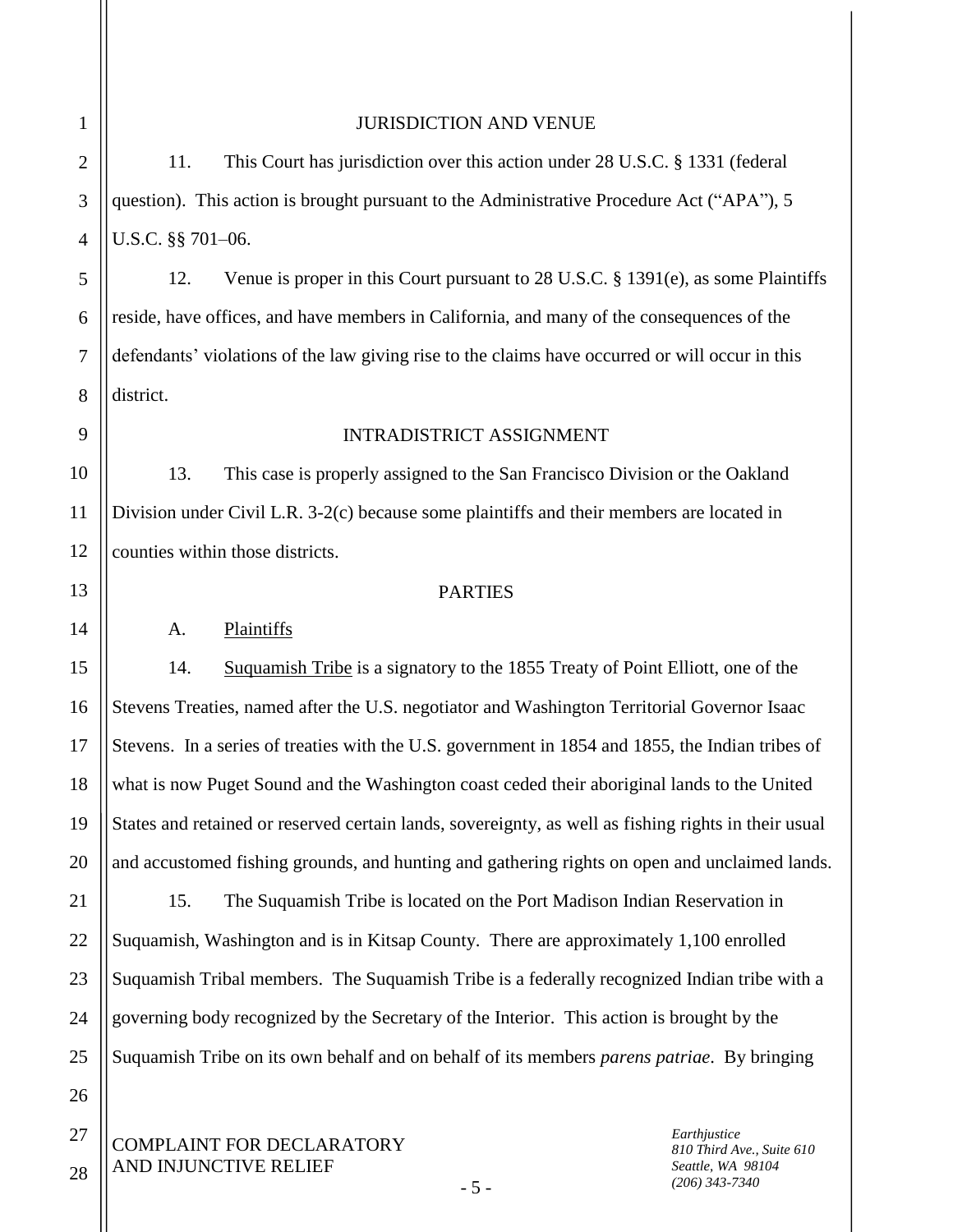this action, the Suquamish Tribe does not waive its sovereign immunity from suit.

16. The Suquamish Tribe relies on land and resources in the Salish Sea and along its shorelines for traditional, commercial, economic, and cultural purposes. The Suquamish Tribe's "usual and accustomed" treaty-reserved fishing grounds extend well beyond the Port Madison Reservation boundaries and includes marine waters of Puget Sound from the northern tip of Vashon Island to the Fraser River in Canada, including Haro and Rosario Straits, the streams draining into the western side of Puget Sound and Hood Canal. The Suquamish Tribe actively protects all of its treaty-reserved natural resources through avoidance of impacts to habitat and natural systems throughout its aboriginal territory in Western Washington. The Suquamish Tribe needs to ensure protection and restoration of the treaty reserved rights, resources, and habitats, and to safeguard the health, livelihoods, and wellbeing of Suquamish Tribal members for the next seven generations.

17. Since time immemorial, the Suquamish have lived, fished, hunted, and gathered in this area. Salmon and shellfish play a central role in the Tribe's subsistence, economy, culture, spiritual life, and day-to-day existence. These treaty-reserved resources and the ability to continue traditional activities require a healthy ecosystem in the Salish Sea. Members of the Suquamish Tribe use and enjoy areas throughout the Salish Sea to exercise their treaty-reserved fishing and shellfishing rights and for spiritual, cultural, aesthetic, subsistence, and commercial purposes. The Suquamish Tribe is directly harmed by EPA's attempts to dilute the authority under CWA Section 401 of tribes eligible for TAS to review, set conditions upon, and deny federal licenses for activities that may discharge waters into its jurisdiction.

18. When EPA proposed the challenged Section 401 regulation, the Suquamish Tribe submitted substantial and substantive comments.

19. The Pyramid Lake Paiute Tribe is a federally recognized Indian tribe with approximately 2,288 enrolled members, based on the 477,000-acre Pyramid Lake Reservation

- 6 -

COMPLAINT FOR DECLARATORY AND INJUNCTIVE RELIEF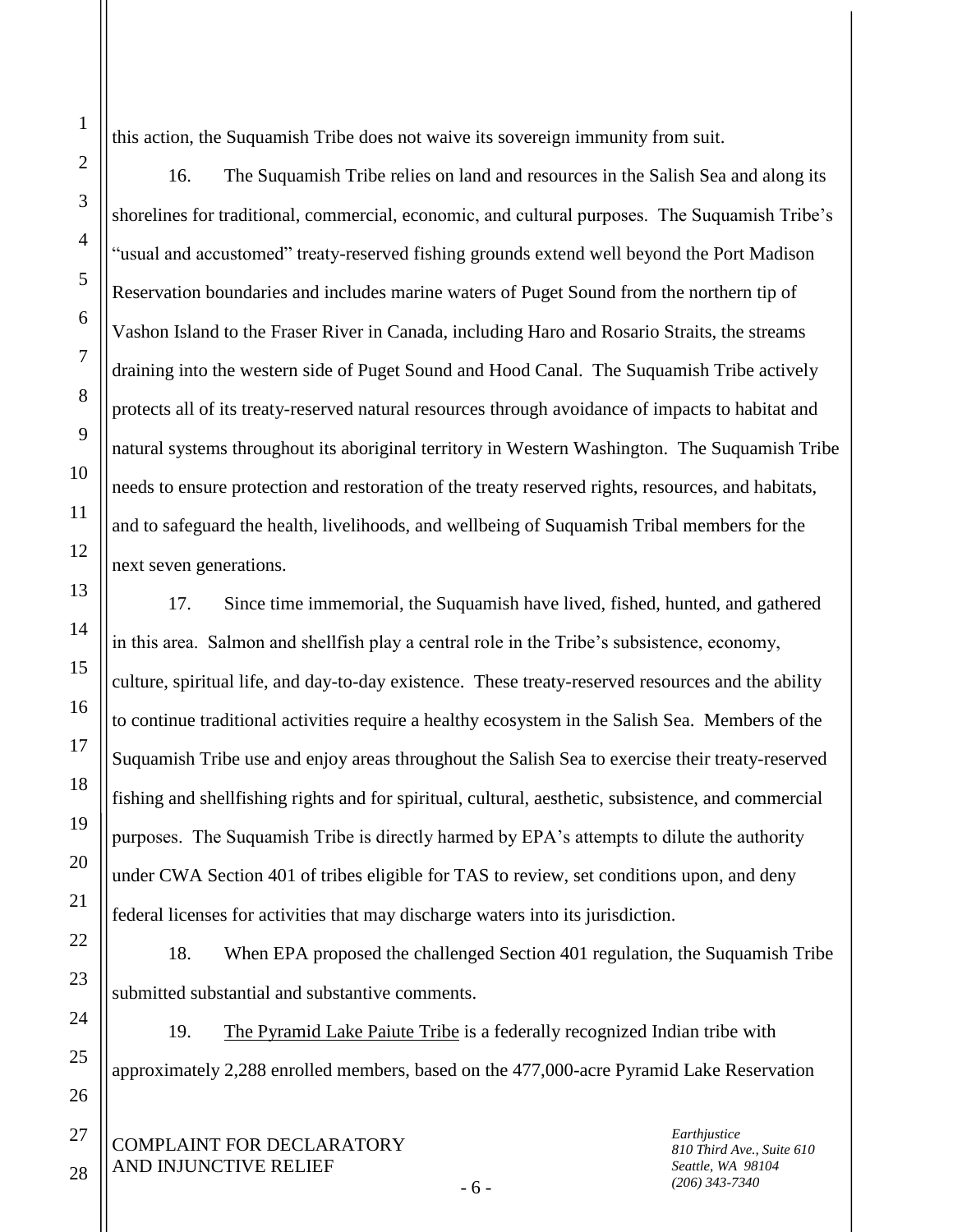located thirty-five miles northeast of Reno, Nevada. This action is brought by the Pyramid Lake Paiute Tribe on its own behalf and on behalf of its members *parens patriae*. By bringing this action, the Pyramid Lake Paiute Tribe does not waive its sovereign immunity from suit.

20. Pyramid Lake is a 125,000-acre terminus desert lake fed by the Truckee River which lies entirely within the boundaries of the Pyramid Lake Reservation. As a terminus lake, Pyramid Lake has no outlet. Pyramid Lake is an important and central cultural and spiritual resource of the Tribe, and also provides fishing and recreational activities that are a significant source of tribal employment and revenue. In addition, Pyramid Lake is the only habitat in the world for the endangered Cui-ui fish, and also is prime habitat for threatened Lahonton Cutthroat Trout. In its native Numu language, the Pyramid Lake Paiute people are called *cui-ui ticcutta*, which means Cui-ui eaters.

21. The Pyramid Lake Paiute Tribe's application for TAS was approved by the EPA on January 30, 2007. The Tribe developed and implements EPA-approved tribal water quality standards within the reservation—including the first water quality standards ever developed for Pyramid Lake. The Pyramid Lake Paiute Tribe is directly harmed by EPA's attempts to dilute its authority under CWA Section 401 to review, set conditions upon, and deny federal licenses for activities that may discharge waters into its jurisdiction.

22. When EPA proposed the challenged Section 401 regulation, the Pyramid Lake Paiute Tribe submitted substantial and substantive comments.

23. Orutsararmiut Native Council is a federally recognized sovereign tribal government responsible for the health, safety, and well-being of its citizens in Bethel, Alaska, located along the Kuskokwim River. Its mission is to promote the general welfare, enhance independence, encourage self-sufficiency/self-motivation, enhance quality of life, and preserve cultural and traditional values of the Tribe, and to exercise tribal authority over resources through educational, economic, and social development opportunities. Orutsararmiut Native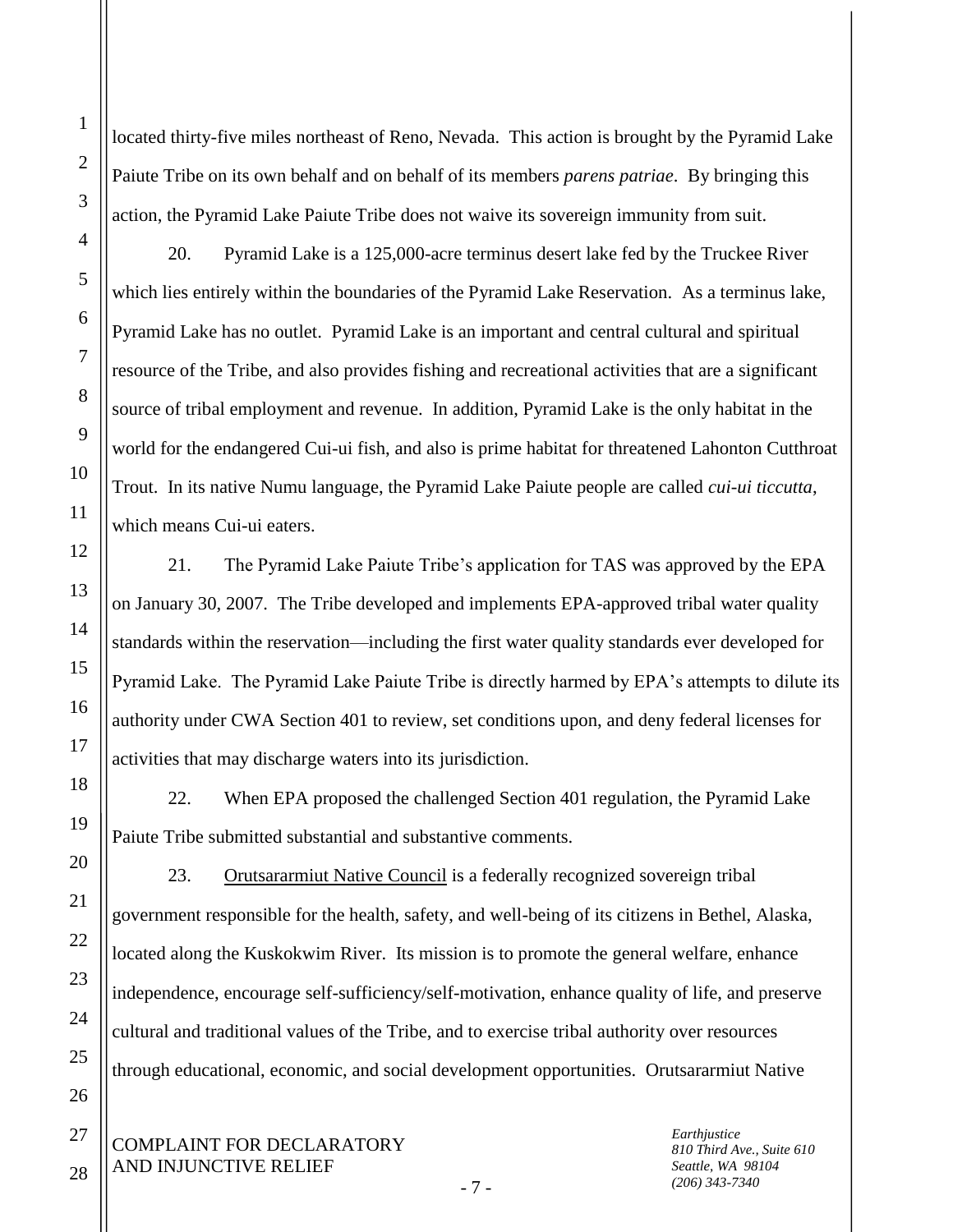Council brings this action on its own behalf and on behalf of its citizens *parens patriae*. By bringing this action, Orutsararmiut Native Council does not waive its sovereign immunity from suit.

24. Orutsararmiut Native Council has adopted a resolution opposing the proposed Donlin Gold Project and has engaged in administrative and legal processes associated with permits for the mine. The Project would be located along a tributary to the Kuskokwim River upstream from Bethel and would be the world's largest single pure gold mine. The proposed mine requires a CWA Section 404 permit from the U.S. Army Corps of Engineers, and accordingly, a Section 401 water quality certification from the state of Alaska. Since submitting comments on the Alaska Department of Environmental Conservation's notice that Section 401 certification review was underway in July 2018, Orutsararmiut Native Council has remained engaged in the administrative process involved with Alaska's issuance of the Section 401 certification. The issue is currently on appeal before an Alaska administrative law judge. Orutsararmiut Native Council asserts that Alaska may not issue the certification because it does not have reasonable assurance that the Project will meet the state's water quality standards for mercury and temperature or that existing uses for fish habitat will be protected.

25. Orutsararmiut Native Council is vulnerable to environmental harm from changes to Section 401 as it depends upon the state to certify federally licensed activities. For tribes without authority to implement tribal water quality standards, the Final Rule will limit the ability to provide input in determining whether to grant Section 401 certifications or developing conditions on 401 certifications that would serve to protect their interests from the impact of project actions.

26. Columbia Riverkeeper is a non-profit, tax-exempt organization with approximately 16,000 members and supporters in Oregon and Washington. Its principal place of business is in Hood River, Oregon. Columbia Riverkeeper's mission is to protect and restore the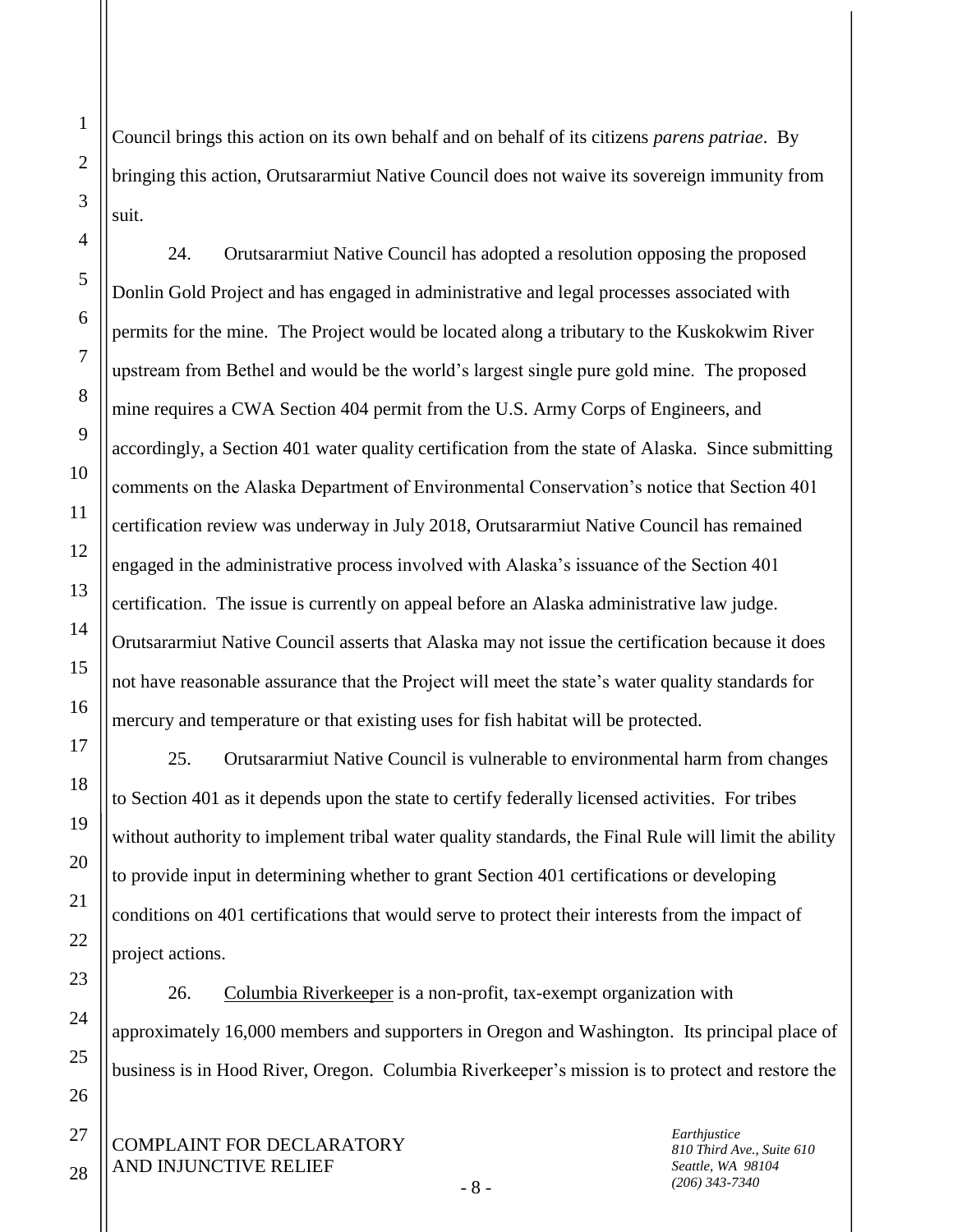water quality of the Columbia River and all life connected to it, from the headwaters to the Pacific Ocean. To achieve these objectives, Columbia Riverkeeper operates scientific, educational, and legal programs to protect water quality, fish and wildlife habitat, and human health throughout the Columbia River Basin. Columbia Riverkeeper's vision is to restore clean water and recover healthy, abundant populations of salmon and other species that support both tribal and non-tribal fishing. Columbia Riverkeeper's members, including member Diane L. Dick, catch and eat fish caught in the Columbia River, drink water from the river, and recreate on and along the river.

27. Columbia Riverkeeper submitted comments on EPA's proposed CWA Section 401 regulations, and Columbia Riverkeeper and its members have been deeply involved in Section 401 decisions for many years. Most recently, on May 7, 2020, the Washington Department of Ecology ("Ecology") issued Section 401 certifications with conditions to ensure water quality standards were met for eight federal hydroelectric facilities on the Columbia and Snake Rivers in Washington. The U.S. Army Corps of Engineers challenged the CWA Section 401 conditional certifications before the state adjudicatory board; Columbia Riverkeeper has moved to intervene to defend Ecology's Section 401 conditional certifications.

28. Columbia Riverkeeper has also been focused on Ecology's CWA Section 401 certification denial for the Millennium Bulk Terminals—Longview project, a massive coalexport terminal proposed along the banks of the Columbia River in Longview, Washington. On September 26, 2017, Ecology denied the CWA Section 401 certification entirely, based on failure of Millennium to provide reasonable assurance that water quality standards would be met and failure to comply with Washington's State Environmental Policy Act. Columbia Riverkeeper has intervened in state and federal court litigation to help defend Ecology's Section 401 certification denial.

29. Sierra Club is one of the oldest environmental organizations in the United States.

COMPLAINT FOR DECLARATORY AND INJUNCTIVE RELIEF

*Earthjustice 810 Third Ave., Suite 610 Seattle, WA 98104 (206) 343-7340*

- 9 -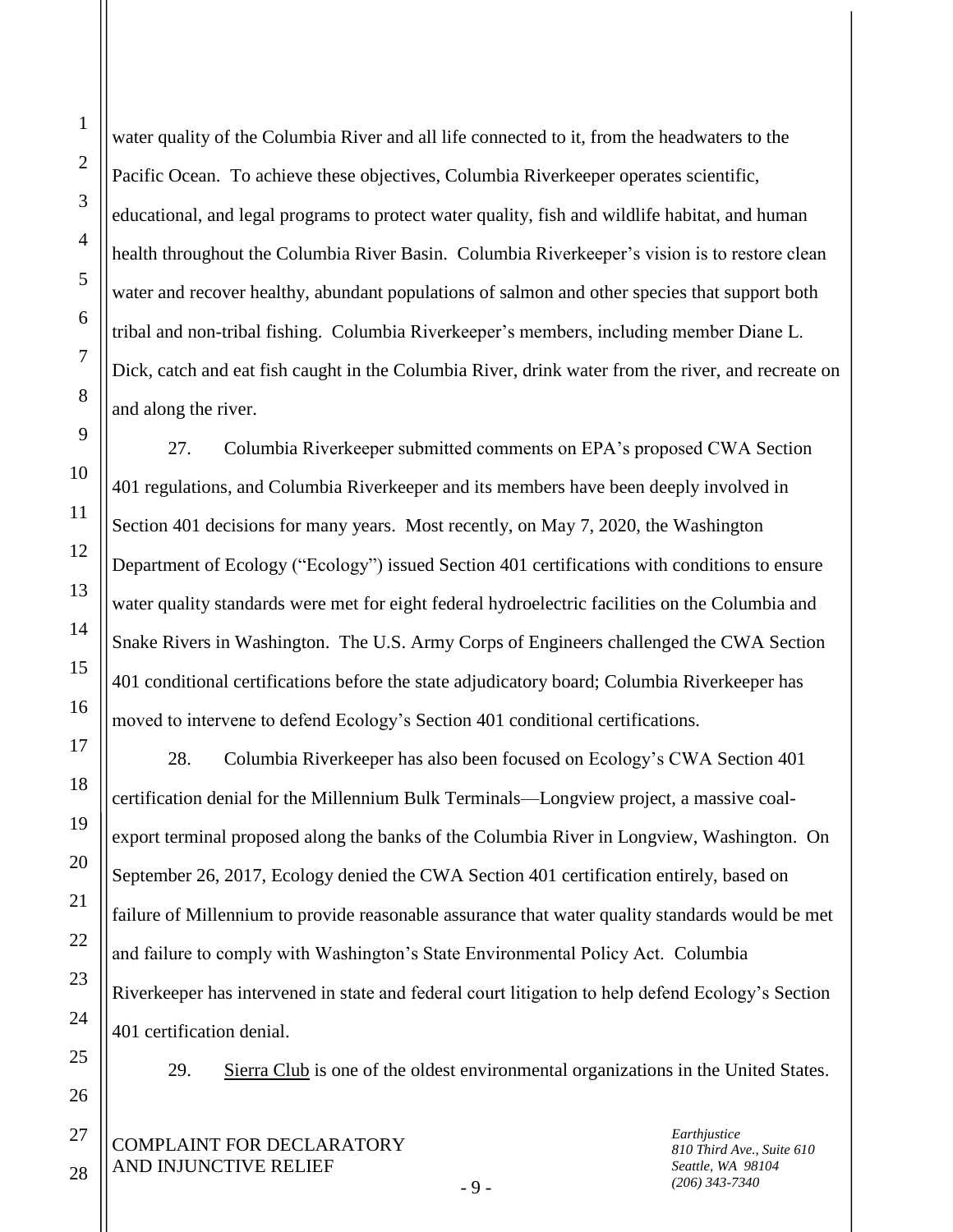Sierra Club is incorporated in the state of California as a Nonprofit Public Benefit Corporation with headquarters in Oakland, California. The organization has over 779,000 members nationwide and local chapters across the country. Sierra Club is dedicated to protecting and preserving the natural and human environment, and its purpose is to explore, enjoy, and protect the wild places of the Earth; to practice and promote the responsible use of the Earth's ecosystems and resources; and to educate and enlist humanity to protect and restore the quality of the natural and human environments.

30. Sierra Club and its members regularly participate in state proceedings under Section 401. Examples of Section 401 proceedings in which Sierra Club and its members are currently is engaged include the following:

• Review by the state of California of relicensing of hydroelectric dams,

Review by the state of Alaska of a proposed copper, gold, and molybdenum mine,

Review by the state of Minnesota of a proposed tar sands pipeline, and

Review by the state of Oregon of a proposed liquefied natural gas export terminal.

31. Sierra Club and its members have relied upon and continue to routinely rely upon the CWA Section 401. In California, Sierra Club, through its participation in the Foothill Water Network, has participated in the Section 401 process regarding the Federal Energy Regulatory Commission's ("FERC") relicensing of the Yuba-Bear hydroelectric project. Sierra Club submitted comments opposing the operator's request for a determination that California had waived CWA Section 401 authority and requested rehearing of FERC's determination of waiver. On August 17, 2020, Sierra Club appealed FERC's determination that California had waived CWA Section 401 authority to the  $9<sup>th</sup>$  Circuit. By seeking to preserve California's authority to impose conditions on this project, Sierra Club works to protect, *inter alia*, the interests of Sierra Club members who recreate in and on the rivers near the project's component dams.

32. In Alaska, on August 24, 2020, Sierra Club submitted comments on an application for CWA Section 401 certification for the proposed Pebble mine, an open pit copper,

 $-10-$ 

COMPLAINT FOR DECLARATORY AND INJUNCTIVE RELIEF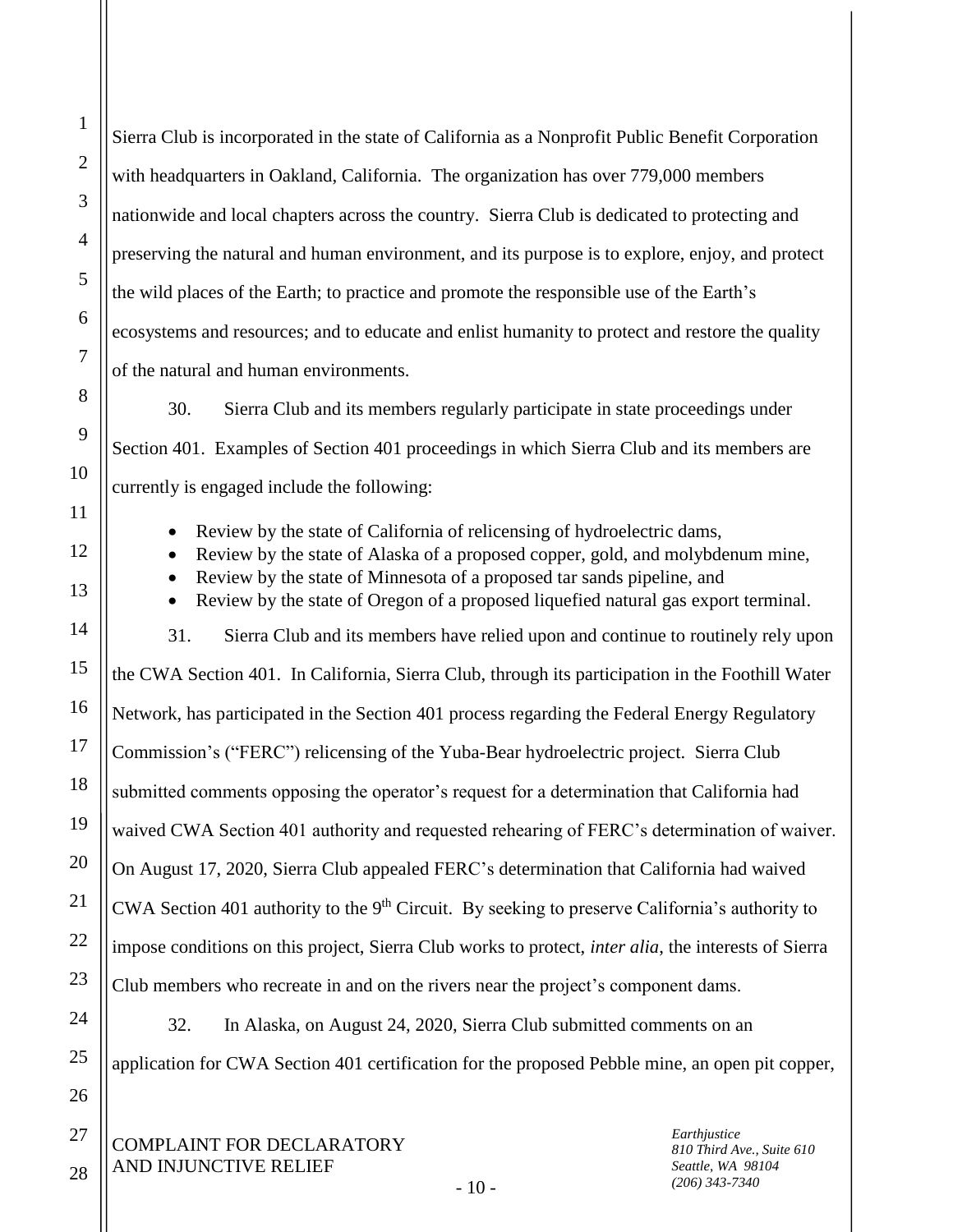1

2

3

4

gold, and molybdenum mine in the headwaters of the Bristol Bay watershed. Sierra Club argued that there is no reasonable assurance the project will comply with water quality standards. The Alaska Department of Environmental Conservation has yet to issue a decision on the application for CWA Section 401 certification. Sierra Club's work here supports the interests of Sierra Club members like Todd Radenbaugh, who fishes in and hikes and hunts around Bristol Bay.

33. In Oregon, Sierra Club has been extensively involved in the CWA Section 401 process for the Pacific Connector Gas Pipeline and Jordan Cove liquefied natural gas export project. Sierra Club submitted comments to the state of Oregon regarding the joint CWA Section 401 application on August 6, 2018. Oregon denied certification in May 2019. When the applicants later asked FERC to determine that this denial was too late and was therefore ineffective, Sierra Club, who was already a party in the pertinent FERC docket, submitted comments to FERC supporting the state. This issue remains pending before FERC.

34. In Minnesota, Sierra Club has been actively engaged in the review by the state of an application under CWA Section 401 for a proposed tar sands pipeline. With its partners, Sierra Club submitted comments on the state's draft permit on April 10, 2020 and currently is an intervenor in an administrative hearing proceeding under state law to review specific factual questions about the pipeline's impacts to water quality and whether the project can be certified under Section 401. Sierra Club members, including Jami Gaither, live and recreate along the pipeline's proposed route, which would pass through some of Minnesota's most pristine waterways and wetlands.

35. When EPA proposed the challenged CWA Section 401 regulation, the Sierra Club submitted substantial and substantive comments.

B. Overarching Interests

36. EPA failed to conduct meaningful government-to-government consultation with the Suquamish Tribe, Pyramid Lake Paiute Tribe, and Orutsararmiut Native Council on the

COMPLAINT FOR DECLARATORY AND INJUNCTIVE RELIEF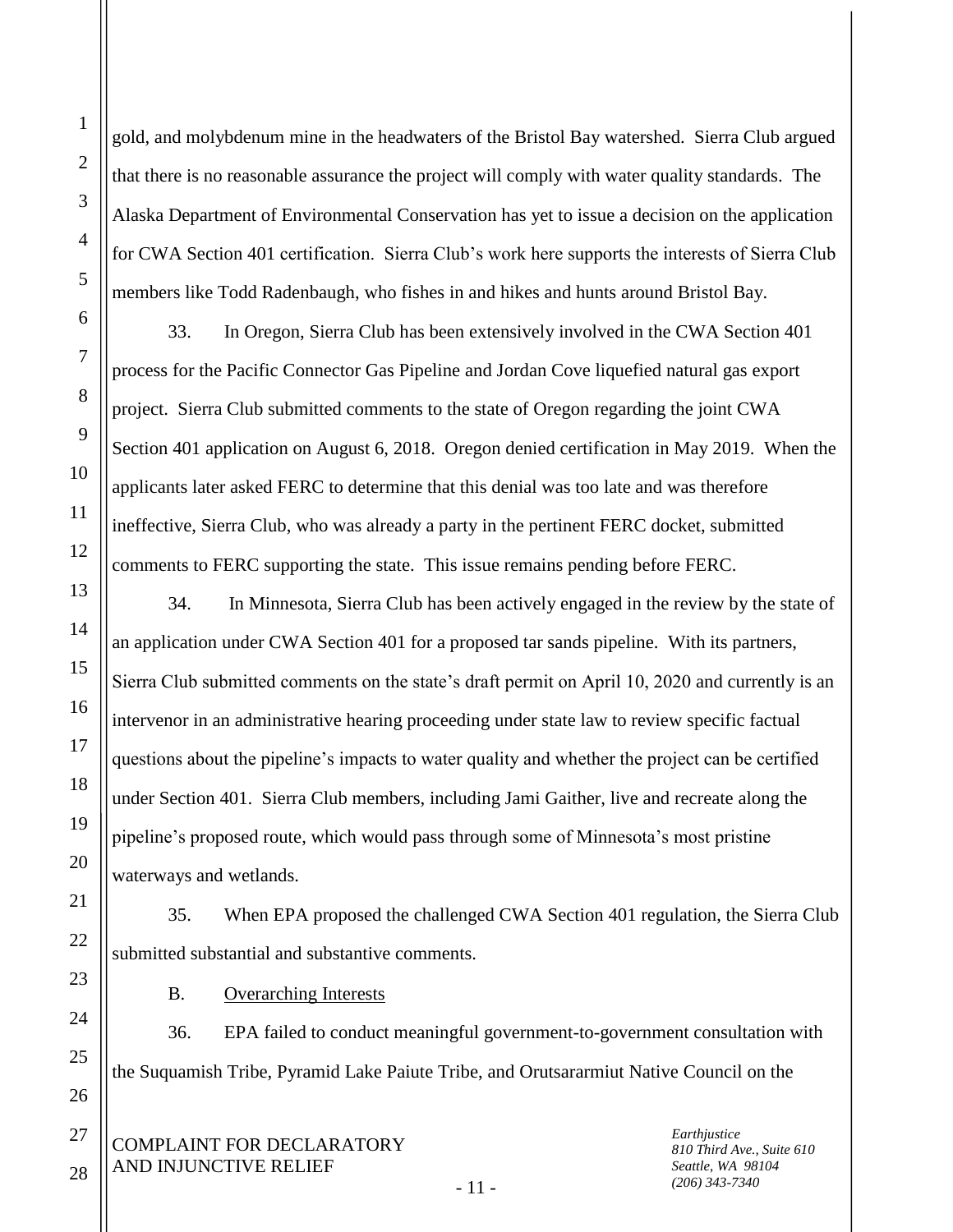changes to the CWA Section 401 regulations, violating Executive Order 13,175, Consultation and Coordination with Indian Tribal Governments and EPA's policies regarding Tribal Consultation and Coordination and its Policy for the Administration of Environmental Programs on Indian Reservations. EPA also has a legal obligation under the United States' general trust responsibility to protect tribal lands and treaty-reserved resources, including the water that flows through and over tribal lands and the natural resources that depend on those waters. Tribal treaty rights are often dependent on clean water and productive ecosystems. EPA's changes to CWA Section 401 regulations undermine that trust responsibility and fail to address treaty rights.

37. If the Section 401 Rule is allowed to stand, all of the Plaintiffs and their members will suffer significant additional harm. The new rule leaves Plaintiffs and their citizens and members more vulnerable to environmental degradation because the new rule would limit review of projects to only a subset of the large number of environmentally harmful activities that currently are covered by Section 401. The scope of the review certifying authorities would be permitted to engage in, and the conditions certifying authorities could impose, would be far less comprehensive. As a result, far fewer federally permitted activities that could degrade the quality of state and tribal waters will be curtailed and mitigated. Plaintiffs' citizens and members will suffer from increased impairment of their local waterways and wetlands.

C. Defendants

38. Andrew Wheeler, the Administrator of the U.S. Environmental Protection Agency, is sued in his official capacity. Mr. Wheeler has responsibility for implementing and fulfilling the duties of the EPA, including the administration of the CWA. Mr. Wheeler signed the CWA Section 401 Rule on June 1, 2020.

39. U.S. Environmental Protection Agency, a federal agency charged with administering the CWA.

COMPLAINT FOR DECLARATORY AND INJUNCTIVE RELIEF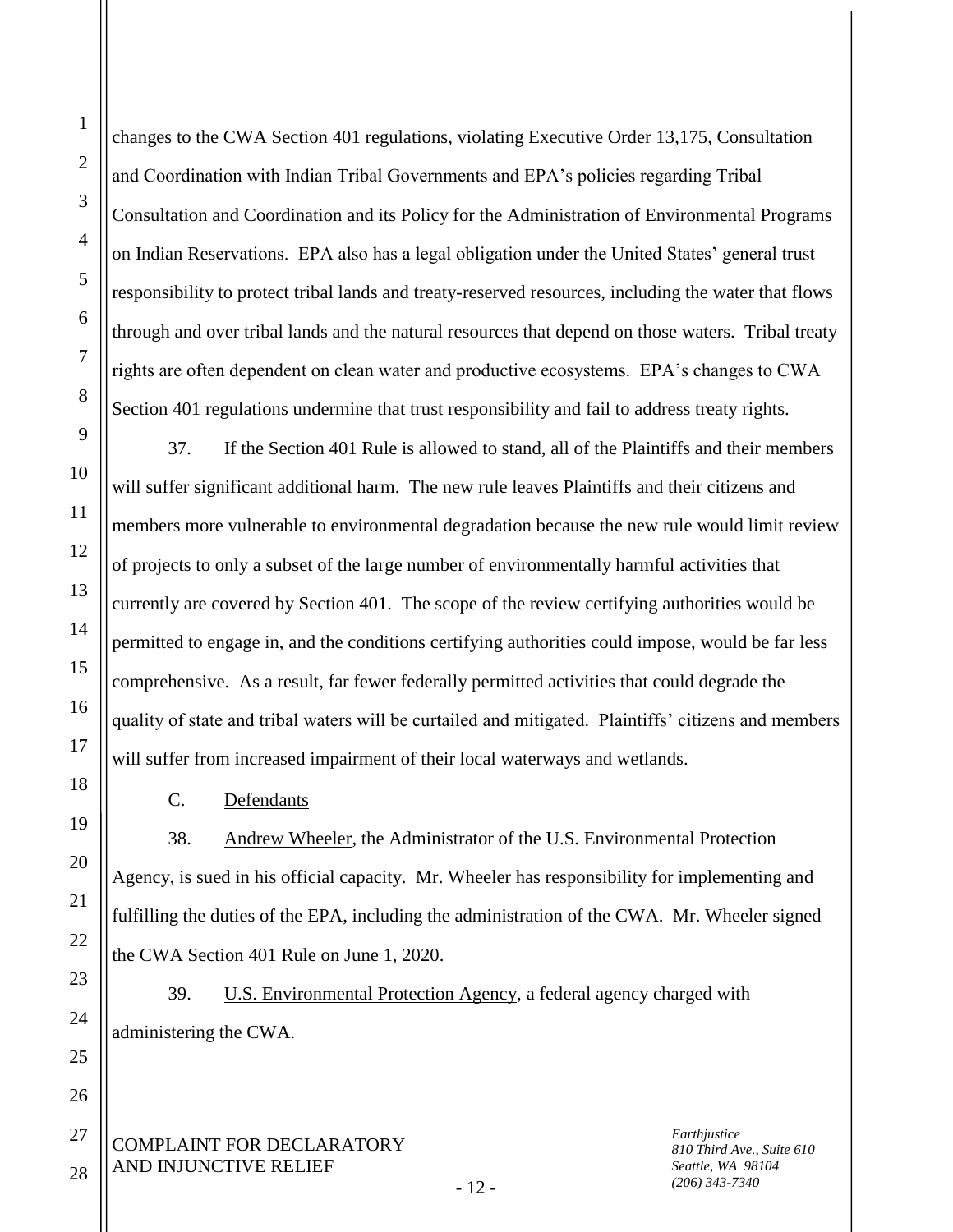BACKGROUND

2

3

4

5

6

7

8

9

10

11

12

13

14

15

16

17

18

19

20

21

22

23

24

25

26

27

28

1

### I. SECTION 401 OF THE CLEAN WATER ACT

40. The overarching objective of the CWA "is to restore and maintain the chemical, physical, and biological integrity of the Nation's waters." 33 U.S.C. § 1251(a).

41. The Act protects waters from pollution, and from damage or destruction from dredging or filling, by prohibiting "the discharge of any pollutant by any person" except in compliance with the Act's permitting requirements and other pollution-prevention programs. *Id*. § 1311(a) (incorporating *id*. §§ 1312, 1316, 1317, 1328, 1342, and 1344). The Act followed and sought to reverse years of failed efforts to protect and clean up the Nation's waters through the implementation of state-based water quality standards. S. Rep. No. 92-414 at 7 (1971), *reprinted in* 1972 U.S.C.C.A.N. 3668, 3672.

42. Congress empowered regulators at both the federal and state level to pursue the Act's expansive aims through a number of mechanisms in line with a cooperative federalism framework. *See U.S. Dep't of Energy v. Ohio*, 503 U.S. 607, 633 (1992); *Arkansas v. Oklahoma*, 503 U.S. 91, 101 (1992). For example, Congress established the National Pollutant Discharge Elimination System to require collaboration between states and EPA in the distribution of permits to point source polluters. *EPA v. Cal. ex rel. State Water Res. Control Bd.*, 426 U.S. 200, 205–08 (1976). Congress also included provisions in the Act allowing states to set standards for pollution, and to set requirements that exceed federal minimums. 33 U.S.C. §§ 1313, 1342(b), 1370. Congress went so far as to remark that states have "the *primary* responsibilities and rights … to prevent, reduce, and eliminate pollution." *Id.* § 1251(b) (emphasis added).

43. Section 401 is an integral component of the CWA's larger cooperative federalism framework. Section 401's "terms have a broad reach," *S.D. Warren Co. v. Maine Bd. of Envtl. Prot.*, 547 U.S. 370, 380 (2006), allowing states and tribes to exercise their regulatory powers to block federal licenses for activities that may result in discharges into navigable waters in their

COMPLAINT FOR DECLARATORY AND INJUNCTIVE RELIEF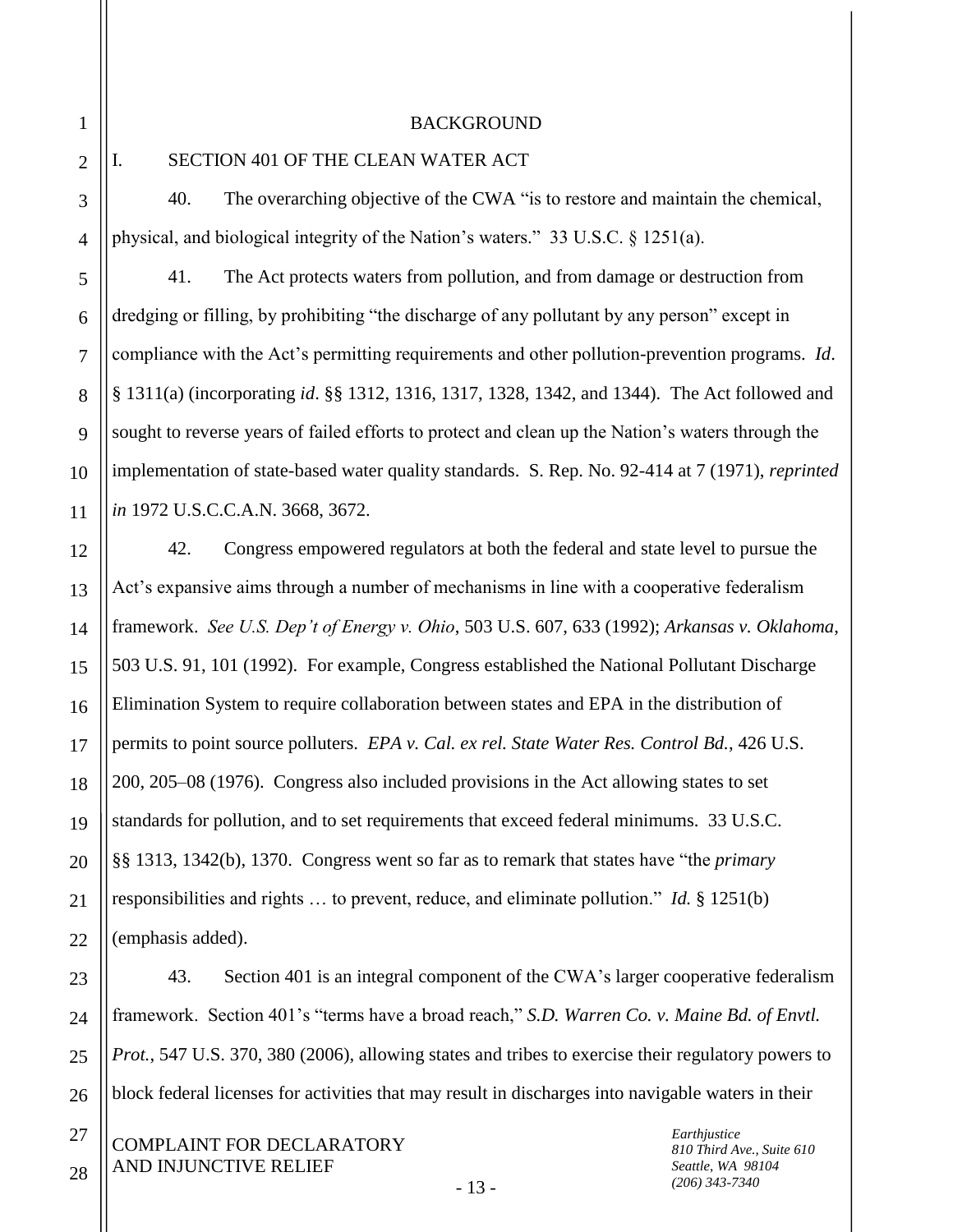25

26

27

1

2

3

jurisdictions. Specifically, states and tribes have discretion under Section 401 to deny certification or impose conditions on a federal license or permit. The state or tribe with jurisdiction over the territory in which the discharge originates may deny or condition federal licenses pursuant to applicable effluent limitations guidelines, new source performance standards, toxic pollutant restrictions, and any other appropriate requirements of state or tribal

44. Once a discharge into navigable waters triggers the requirement for certification under Section 401, the conditions of certification need not specifically pertain to the discharge that triggered the certification process, but instead may apply to the activity of the applicant as a

45. Section 401 also provides the state or tribe with "a reasonable period of time (which shall not exceed one year) after receipt of such request" to act on an application under Section 401 before certification is waived.

46. The CWA does not give the federal agencies unfettered discretion to set deadlines that prevent states and tribes from exercising their substantive authority under Section 401. In limited, though not all, circumstances a state or tribe may request that an applicant withdraw and resubmit a certification application to restart the statutory reasonable period of time.

47. Federal licensing authorities are bound to accept any conditions imposed upon their licenses by the state or tribe seeking to regulate water quality in its jurisdiction. A federal licensing authority has no power to review a decision by a state or tribe to impose conditions upon a federal license or to deny certification to an applicant, although it may challenge such a decision in state or federal court. Section  $401(a)(1)$  provides that where a certification request is denied, "no license or permit shall be granted," although the federal agency may obtain judicial review of the state's or the tribe's decision. Similarly, Section 401(d) denies federal permitting agencies authority to review the substance of state or tribal Section 401 conditions of approval,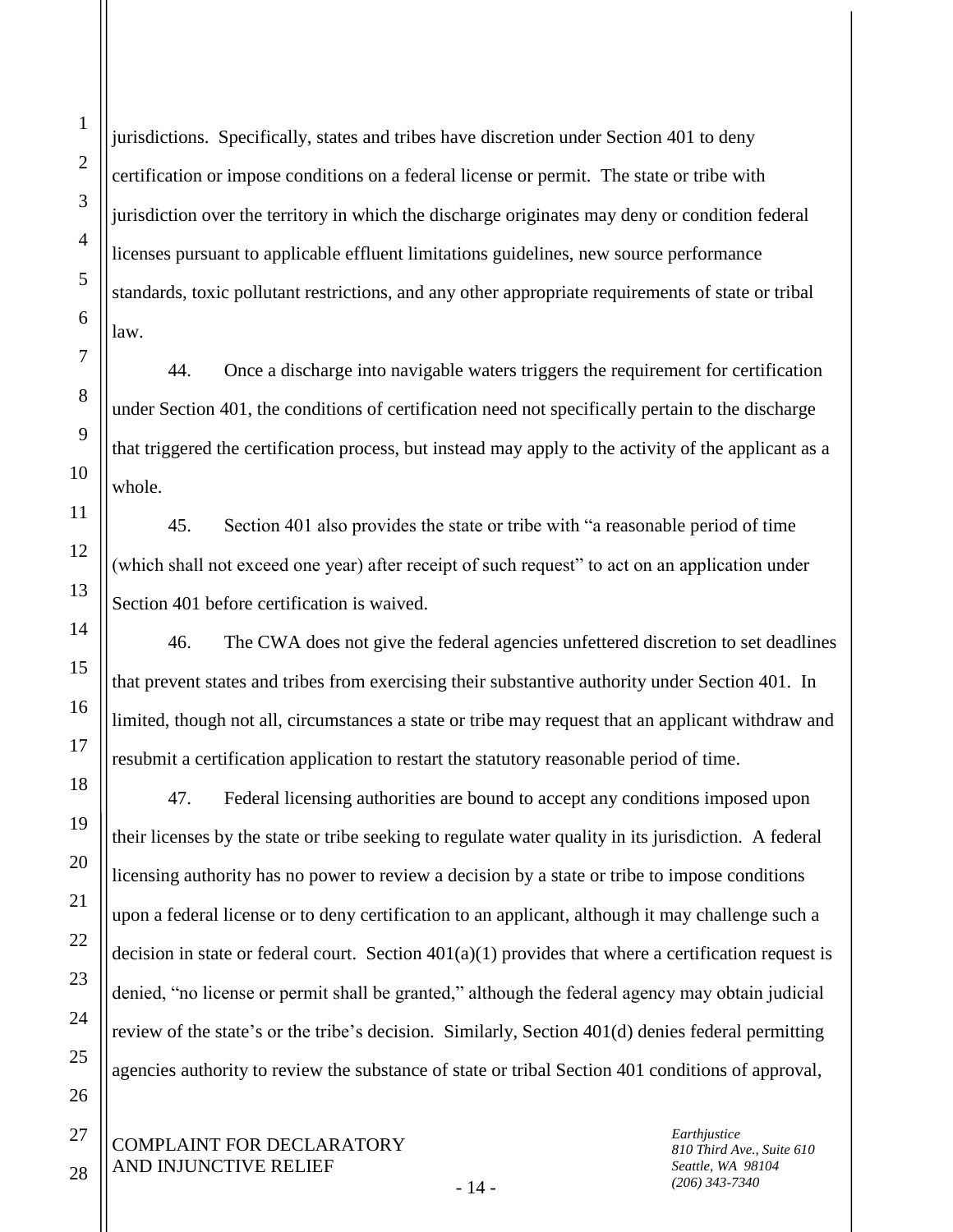2 3 providing that any conditions a state or tribe includes in its certification decision "shall become a condition on any Federal license or permit subject to the provisions of this section." 48. The 1987 Amendments to the CWA added provisions allowing EPA to treat

federally recognized Indian tribes in a similar manner as states for certain provisions of the Act. 33 U.S.C. § 1377(e); 40 C.F.R. § 131.4. Tribes that apply for and are granted TAS are authorized to implement Section 401 and other sections of the Act over tribal lands and waters, in keeping with EPA's longstanding policy encouraging tribal efforts to develop and administer environmental programs. *See* EPA, *EPA Policy for the Administration of Environmental Programs on Indian Reservations* (1984); *see also* "Revised Interpretation of Clean Water Act Tribal Provision," 81 Fed. Reg. 30,183 (May 16, 2016).

49. In 1971, EPA promulgated the regulations that have governed the implementation of Section 401 since that time.

50. In 2010, EPA supplemented these longstanding regulations with a handbook offering "a wide-ranging description of [Section 401] certification provisions and practices" to assist "states and tribes interested in using [Section 401] as an effective water resource protection tool." The regulations and the guidance took an expansive view of states' or tribes' authority under Section 401, in line with the text and history of the statute, as well as judicial precedent. The broad authority of states and authorized tribes under Section 401 has remained unchanged by Congress or EPA for decades.

1

4

5

6

7

8

9

10

11

12

13

14

15

16

17

18

19

20

21

22

23

24

25

26

27

# II. REVISION OF CWA SECTION 401 REGULATIONS

51. States and tribes rely heavily on Section 401 to prevent environmental degradation in their jurisdictions. EPA acknowledges that from 2013 to 2018, an average of 4,266 individual and 58,766 general federal permits requiring Section 401 certification were issued per year. This is an underestimate, as it accounts only for permits issued by the U.S. Army Corps of Engineers, the United States Coast Guard, FERC, and the Nuclear Regulatory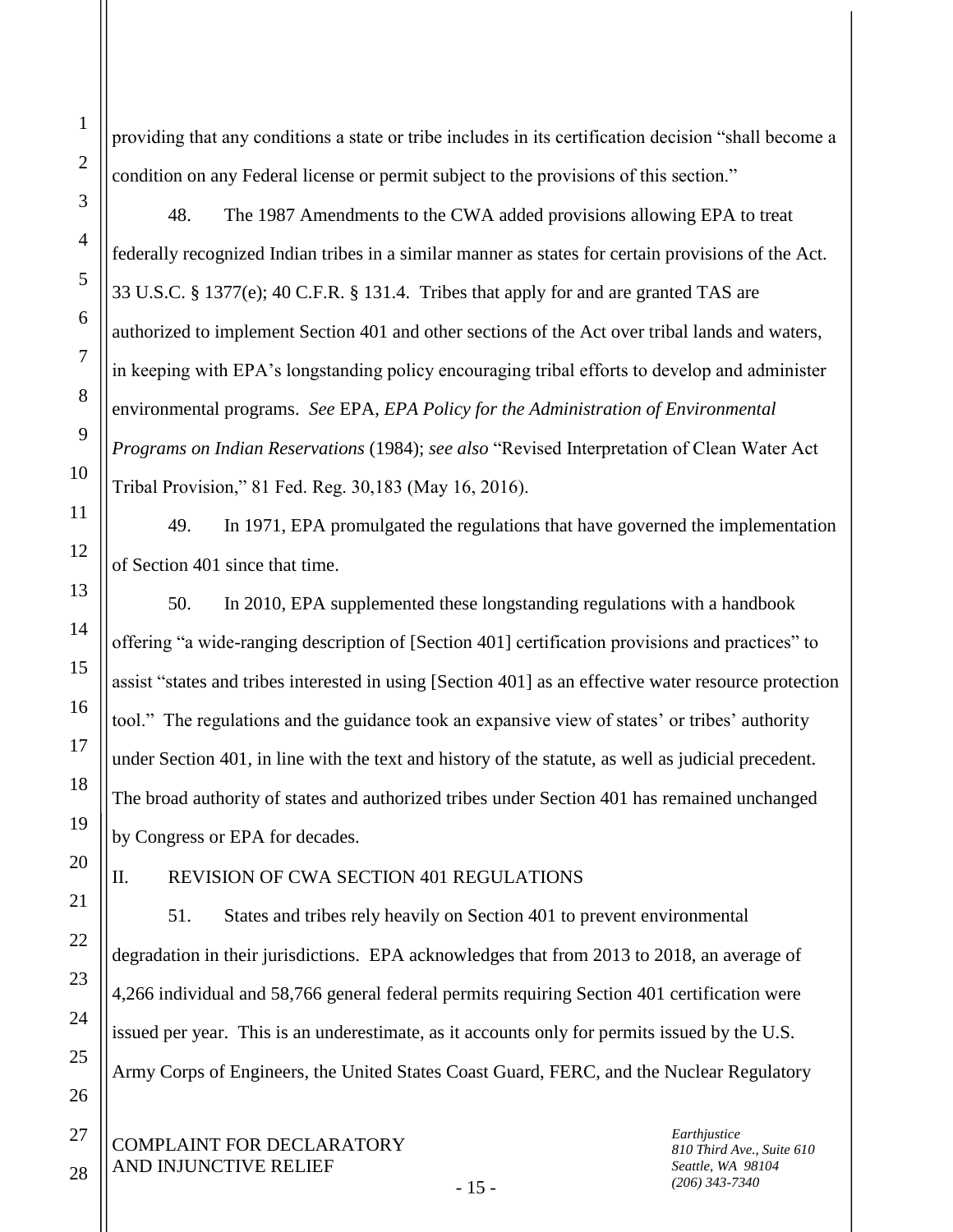Commission. States and tribes issue 401 certifications for other federal permits as well.

52. The Section 401 regulations and guidance have worked well across the board, allowing most applications for certification filed per year to be processed promptly. As recently as last year, EPA conceded that "denials are uncommon" and that decisions on certification requests occur well within the period of envisioned by Congress. When delays in processing Section 401 applications do occur, EPA concedes that it is most commonly because of "incomplete requests."

53. On April 10, 2019, President Trump issued Executive Order ("EO") 13,868, the "Executive Order on Promoting Energy Infrastructure and Energy Growth." The EO asserts that it is "the policy of the United States to promote private investment in the Nation's energy infrastructure" and instructs a number of federal agencies to take actions in line with that policy. One provision of EO 13868 instructs EPA to review its guidance and implementing regulations related to CWA Section 401.

54. In accordance with the EO, on June 9, 2019 EPA rescinded the 2010 Handbook and replaced it with a new guidance document, which reinterpreted Section 401. The document provoked backlash from stakeholders, including state attorneys general across the country, who stated that, if adhered to, the guidance would undermine the authority of states and tribes to protect themselves from environmentally harmful infrastructure projects under Section 401.

55. On August 22, 2019, EPA published a Proposed Rule, titled "Updating Regulations on Water Quality Certification," which further demonstrated the agency's determination to curtail the regulatory powers of states and tribes under Section 401. 84 Fed. Reg. 44,080 (Aug. 22, 2019) ("Proposed Rule"). EPA received 125,000 comments on the proposed rule in the course of the next two months, including dozens of comments from states and tribes that raised concerns about federal overreach and the rule's potential to degrade the environment and harm communities within the jurisdictions of these certifying authorities. On

COMPLAINT FOR DECLARATORY AND INJUNCTIVE RELIEF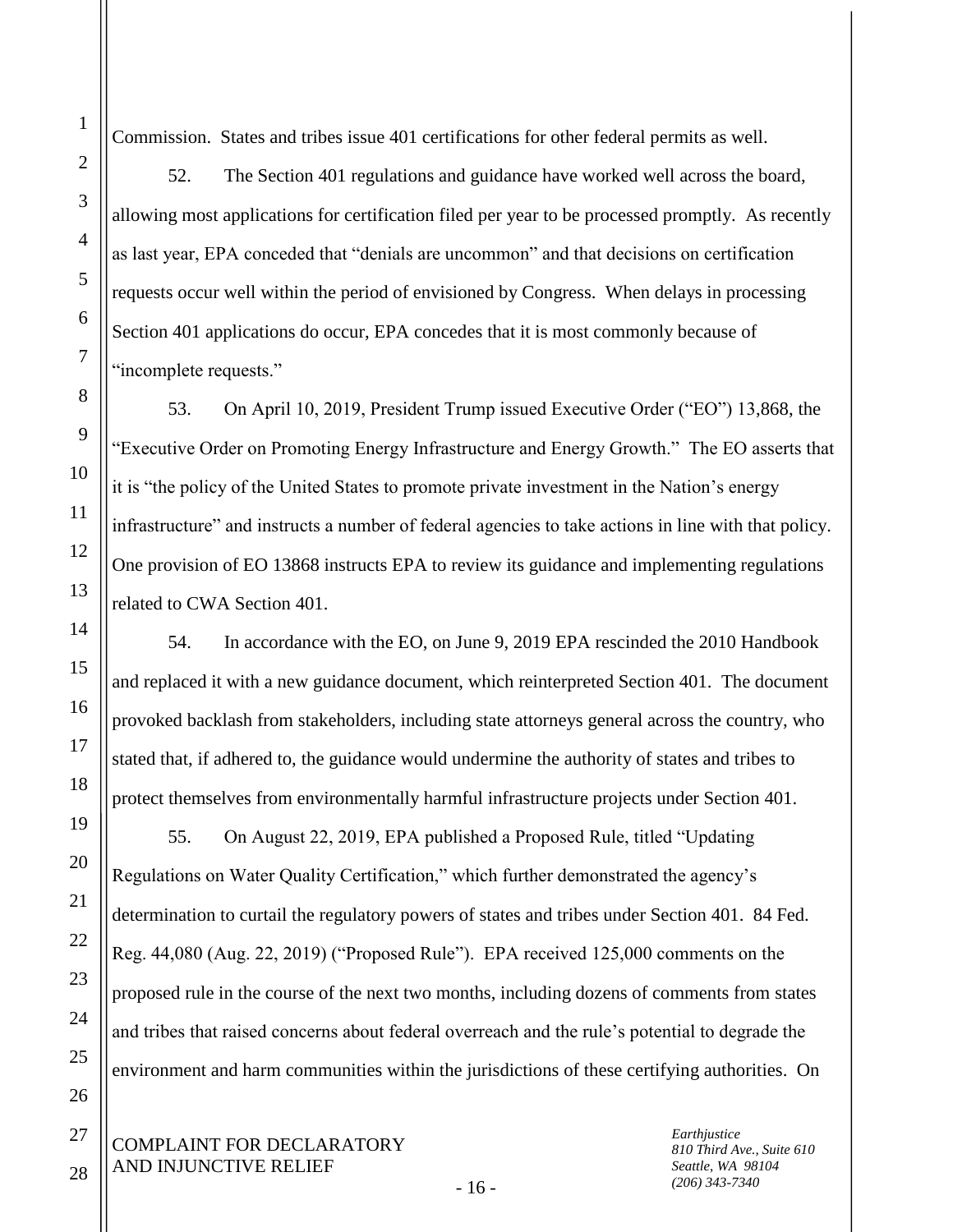June 1, 2020, EPA finalized a substantially similar version of the Proposed Rule, retitled Clean Water Act Section 401 Certification Rule. 85 Fed. Reg. 42,210.

56. EPA admits that its primary motivation in proposing and finalizing the rule is a desire to facilitate the construction of fossil fuel infrastructure. This purpose is entirely divorced from Congress' intent in passing Section 401 and the CWA. Executive Order 13,868 directs EPA to promote the construction of energy infrastructure to transport "supplies of coal, oil, and natural gas" to market. *See* 84 Fed. Reg. at 44,081–82. Before the promulgation of the Proposed Rule Administrator Wheeler confirmed that its purpose was to "take action to accelerate and promote the construction of pipelines and other important energy infrastructure." The Economic Analysis EPA published along with the proposed rule reflects the agency's intent by focusing largely on the alleged economic effects of state regulation of energy industry projects under Section 401 and ignoring any potential economic effects from degraded water quality caused by the limitations placed on state and tribal authority. Upon the publication of the Final Rule, Administrator Wheeler reiterated that the Trump administration was motivated to revise Section 401 by a belief that certifying authorities "have held our nation's energy infrastructure projects hostage" and a desire "to put in place clear guidelines that finally give these projects a path forward."

57. The Millennium Coal Terminal is one of the energy infrastructure projects the Trump administration cited to as justification for this rulemaking. The Washington Department of Ecology determined that the coal terminal would destroy twenty-four acres of wetlands and five acres of aquatic habitat, as well as impair tribal access to protected fishing sites. Ecology denied the CWA 401 certification on two grounds: first, that project proponents had failed to supply reasonable assurances that state water quality standards would be met, and second, that the certification should be denied under the Washington State Environmental Policy Act due to its significant and unavoidable environmental and public health risks and harms. State and

1

2

3

4

5

6

7

8

9

10

11

12

13

14

15

16

17

18

19

20

21

22

23

24

25

26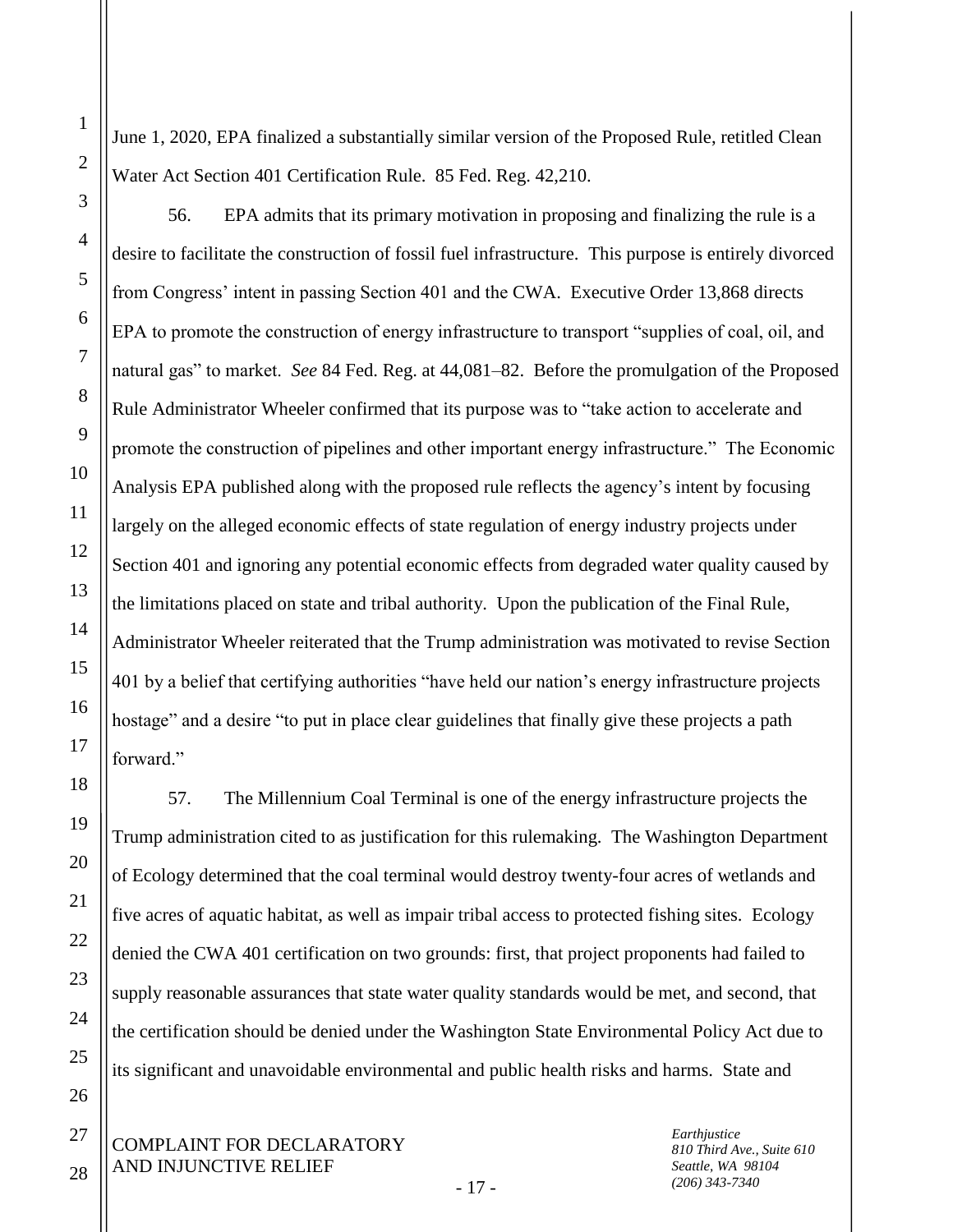federal courts, in ongoing litigation, have upheld Ecology's 401 certification denial.

58. The Trump administration cited the Constitution Pipeline as another example to justify the rulemaking. The New York Department of Environmental Conservation denied certification for this pipeline after the applicant failed to provide the state with sufficient information to show that the project would not adversely affect 250 streams across the state, many of which are key to local ecosystems. Project proponents' efforts to overturn New York's 401 certification denial were unsuccessful.

59. EPA also attempted to justify its change in policy by raising perceived inefficiencies in the processing of Section 401 applications for fossil fuel infrastructure projects. 84 Fed. Reg. 44,081–82; *see also* 85 Fed. Reg. 42,211, 42,223. It does so in spite of the fact that many—likely most—of the thousands of annual permit decisions requiring Section 401 certification are for projects unrelated to coal, oil, and natural gas infrastructure.

### III. LACK OF ADEQUATE TRIBAL CONSULTATION

60. On April 22, 2019—almost two weeks after the EO directing EPA to make changes to Section 401—EPA Assistant Administrator David Ross sent a letter to "all 573 of the Tribes federally recognized at that time," which announced the agency's intent to consult with tribes regarding its plans to revise its Section 401 regulations. The brief consultation period formally ended approximately one month later on May 24, 2019, without EPA sharing the text or any details about its proposed changes and without any time for meaningful back and forth exchanges between tribal governments and EPA about what EPA had planned. Two "Informational Webinars" were held for tribes in May 2019, but little information was provided by EPA in the webinars, and multiple requests for additional time for consultation were denied. Informal communication with tribes continued thereafter, but EPA released its proposed rule only two weeks later. By the EPA's own admission "[c]onsultation was not done" with several tribes that made requests with the agency, including the Suquamish Tribe and Pyramid Lake

COMPLAINT FOR DECLARATORY AND INJUNCTIVE RELIEF

*Earthjustice 810 Third Ave., Suite 610 Seattle, WA 98104 (206) 343-7340*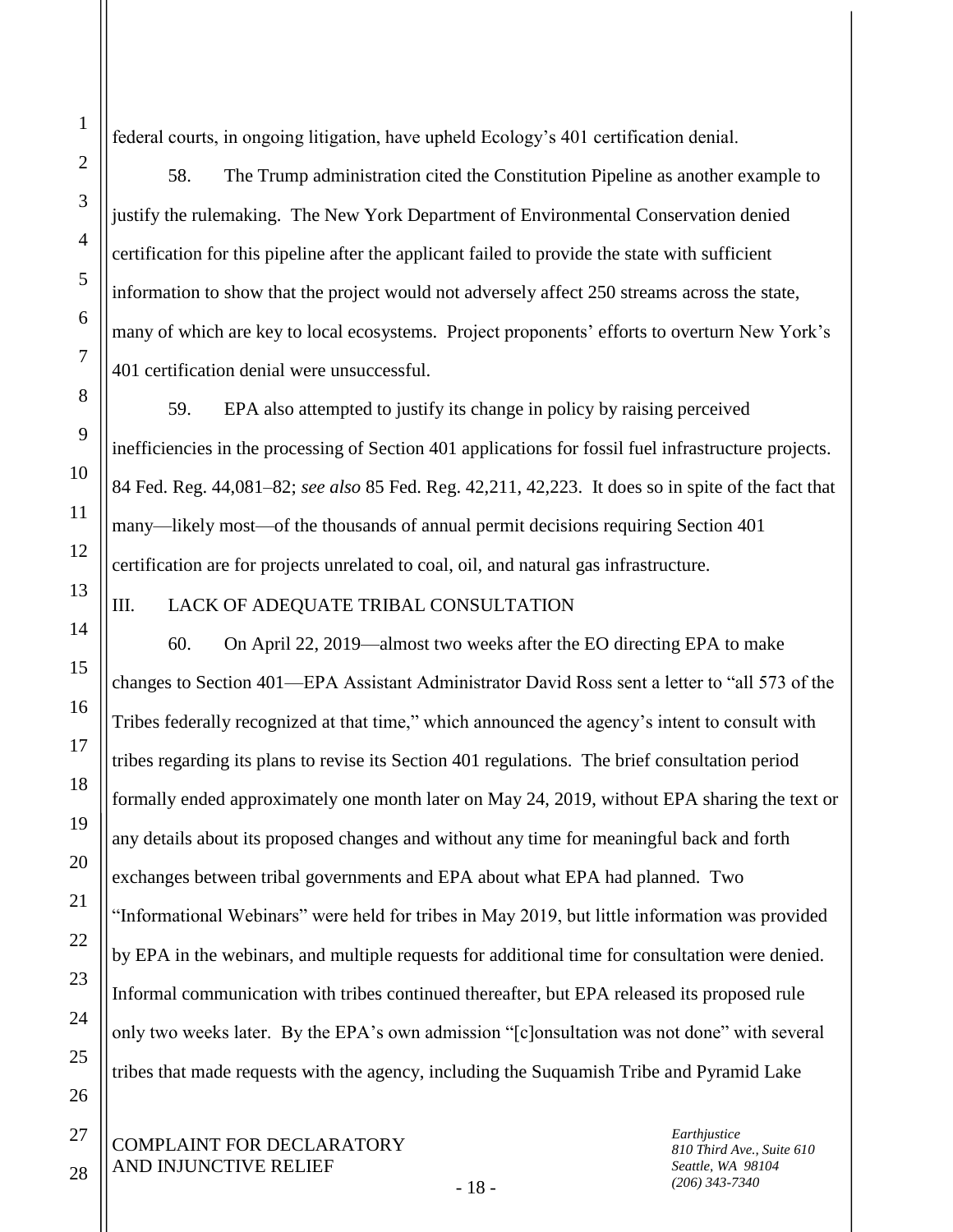Paiute Tribe, who both requested government-to-government consultation in their comments on the proposed rule, submitted October 21, 2019.

61. Prior to promulgation of the deregulatory Final Rule described below, EPA had long acknowledged that "there is a gap in water quality protection under the CWA for waters on Indian reservations." The Final Rule further diminishes the protections afforded to Plaintiff Tribes under the CWA, despite EPA's longstanding interpretation that Congress expressed a preference for tribal regulation of surface water quality on reservations to assure compliance with the goals of the CWA. 56 Fed. Reg. 64,876, 64,878–79 (Dec. 12, 1991). The Final Rule's restriction of tribal authority to ensure that federal actions comply with tribal laws, combined with the lack of tribal consultation in promulgating the Rule, violate both EPA's stated policy to work with tribes as sovereign entities with primary authority over their land and water resources and the duty to uphold the federal government's trust responsibility to tribes as expressed in treaties and the basic tenets of federal Indian law.

# IV. SIGNIFICANT RULE CHANGES

62. As described below, the sprawling Final Rule reinterprets Section 401 to 1) limit the types of projects for which a certification application is required, 2) limit the scope of activities states and tribes may review in the course of the certification process, and 3) expand the role of federal agencies in determining how much time certifying authorities have to conduct their review of certification applications and whether the state or tribe has waived its authority to review a project under Section 401. Cumulatively these revisions strip away a significant share of the authority Congress intended to delegate to states and tribes, leaving these local authorities far less capable of protecting their waters and their residents from environmental degradation resulting from federally licensed projects.

A. Reducing the Number and Types of Projects for Which Certification Is Required

63. In spite of the fact that the term "point source" is used nowhere in Section 401,

COMPLAINT FOR DECLARATORY AND INJUNCTIVE RELIEF

*Earthjustice 810 Third Ave., Suite 610 Seattle, WA 98104 (206) 343-7340*

- 19 -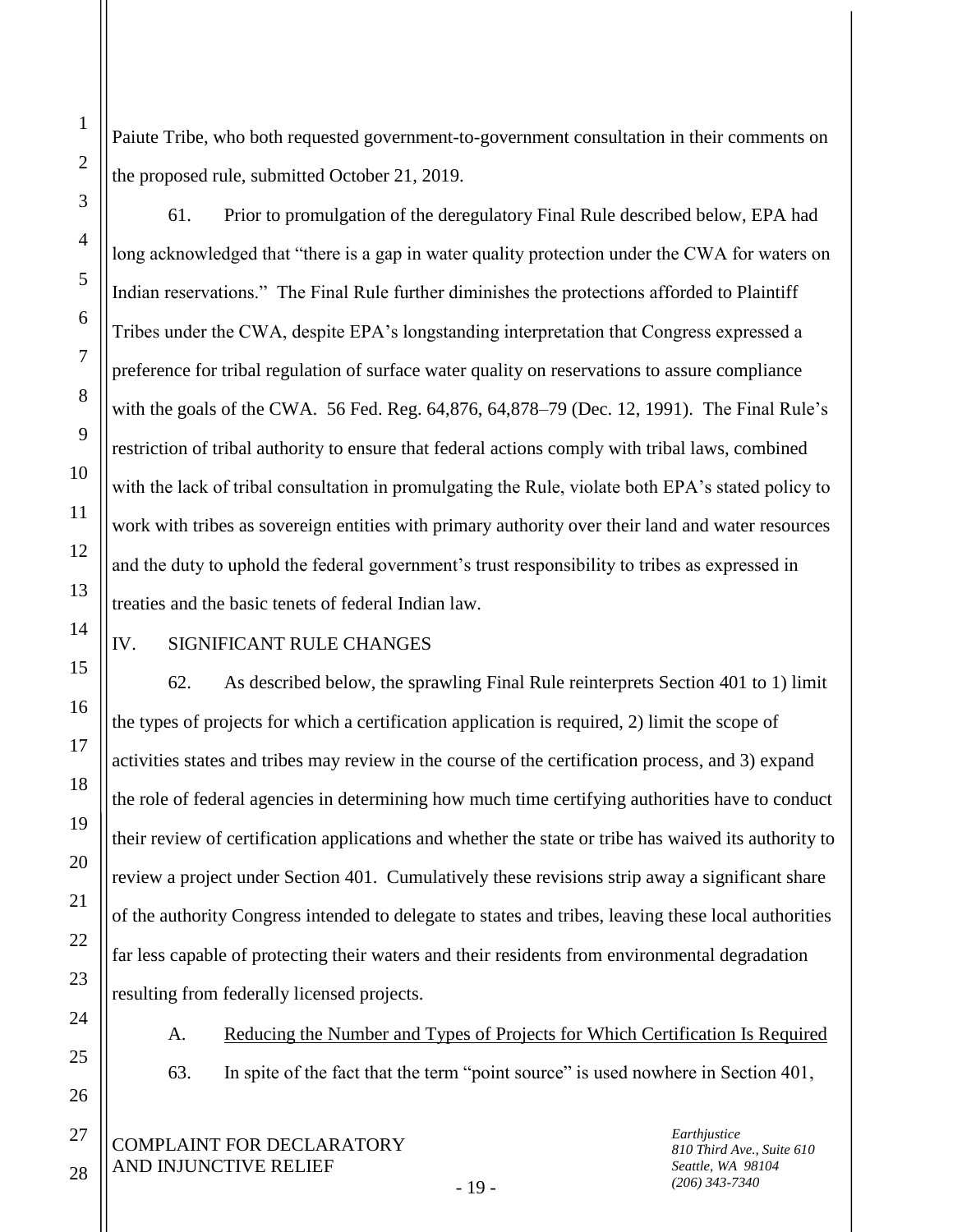the Final Rule states that an applicant only needs to seek certification for a project that results in a point source discharge. 85 Fed. Reg. 42,229–31.

B. Narrowing the Scope of Certifying Authority Review

64. For those projects that require Section 401 Certification, EPA reinterpreted the "scope" of Section 401 to limit the review of certifying authorities to a project proponent's discharges from point sources into the regulatory-defined waters of the United States. *Id.* at 42,250–251.

65. EPA stated that certifying authorities may only review an applicant's discharge under Section 401, rather than the activity of the applicant as a whole. *Id.* at 42,251–53.

66. EPA failed to adequately explain how this narrowing of the scope of Section 401 conforms with the provision's essential purpose, which is to assure "that Federal licensing or permitting agencies cannot override state water quality requirements."

67. EPA further asserted that in processing an application a certifying authority may only consider whether the point source discharge in question complies with "water quality requirements," which the regulations limit to those requirements outlined in sections 301, 302, 303, 306, and 307 of the CWA and the requirements of state and tribal laws and regulations that pertain specifically to point source discharges into waters of the United States. *Id.* at 42,253–54. According to EPA, the sweeping language contained in Section 401(d), stating that a certifying authority must assure that an applicant complies with "any other appropriate requirement of state law," does not broaden the permissible scope of review beyond a discharge's compliance with this narrow subset of "water quality requirements." *Id.* at 42,254–56.

68. Under the Final Rule, conditions on federal permits or outright denials of certification must comply with the Final Rule's narrow interpretation of the scope of Section 401—*i.e.*, certifying authorities may place conditions only upon point source discharges in order to ensure compliance with water quality requirements and may deny only projects where a point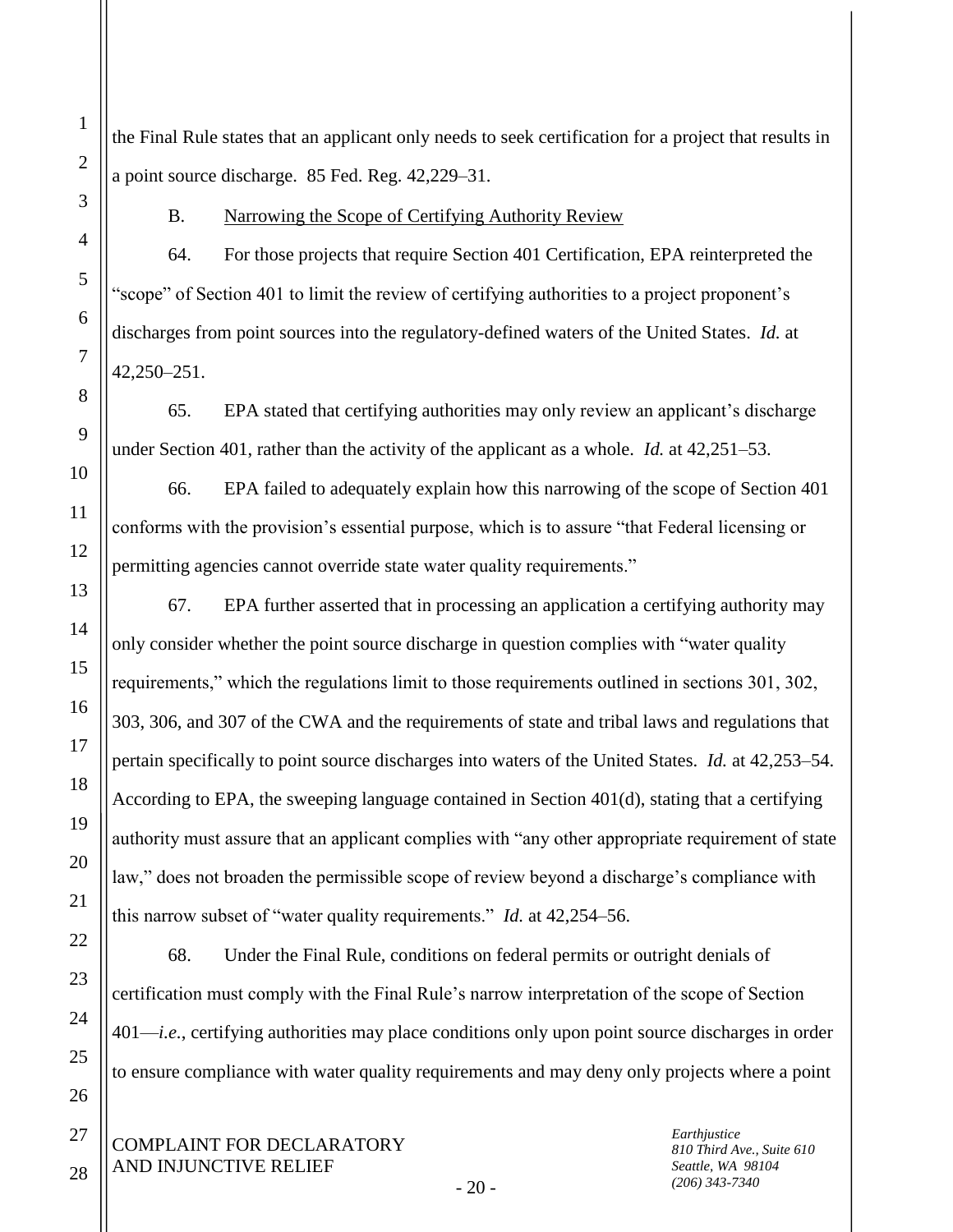source discharge violates water quality requirements. *Id.* at 42,256.

### C. Expanding Federal Authority Over the Section 401 Process

69. In the Final Rule, EPA substantially expanded the role of federal agencies in the states and tribes' Section 401 review process by significantly increasing federal authority to find that the certifying agency waived its Section 401 authority, suggesting restrictions on what information certifying agencies can request, and establishing additional procedural hurdles for certifying agencies.

70. EPA gave federal licensing authorities broad discretion to set the length of the reasonable period of time to act on a given certification request. *Id.* at 42,259–60. The Final Rule requires the federal licensing agency to inform the certifying authority of the reasonable period of time within 15 days of receipt of the certification request. *Id.* at 42,248. If the certifying authority disagrees with the amount of time it is given by the federal agency, the Final Rule leaves it without an appeals process, except to seek recourse through judicial review, which almost certainly would not provide relief within the time allotted. *Id.* at 42,260. The Final Rule also provides that no matter what circumstances certifying agencies encounter, including recalcitrant applicants or particularly risky or complicated projects, it is wholly within the power of the federal licensing agency—again, effectively without any recourse to any effective appeal—to decide whether a certifying agency will be given more time beyond what the federal agency initially provided. *Id.* at 42,260–61.

71. The Final Rule categorically prohibits the certifying authority from requesting that an applicant withdraw a certification request or taking action independent of the federal licensing agency to extend the reasonable period of time. *Id.* at 42,260–62. EPA concluded that a waiver occurs even if the applicant voluntarily withdraws its application and submits a new application within the original one-year period, except if the project has been modified to the point of requiring a new certification request. *Id.* at 42,262. EPA did not define what kind of

COMPLAINT FOR DECLARATORY AND INJUNCTIVE RELIEF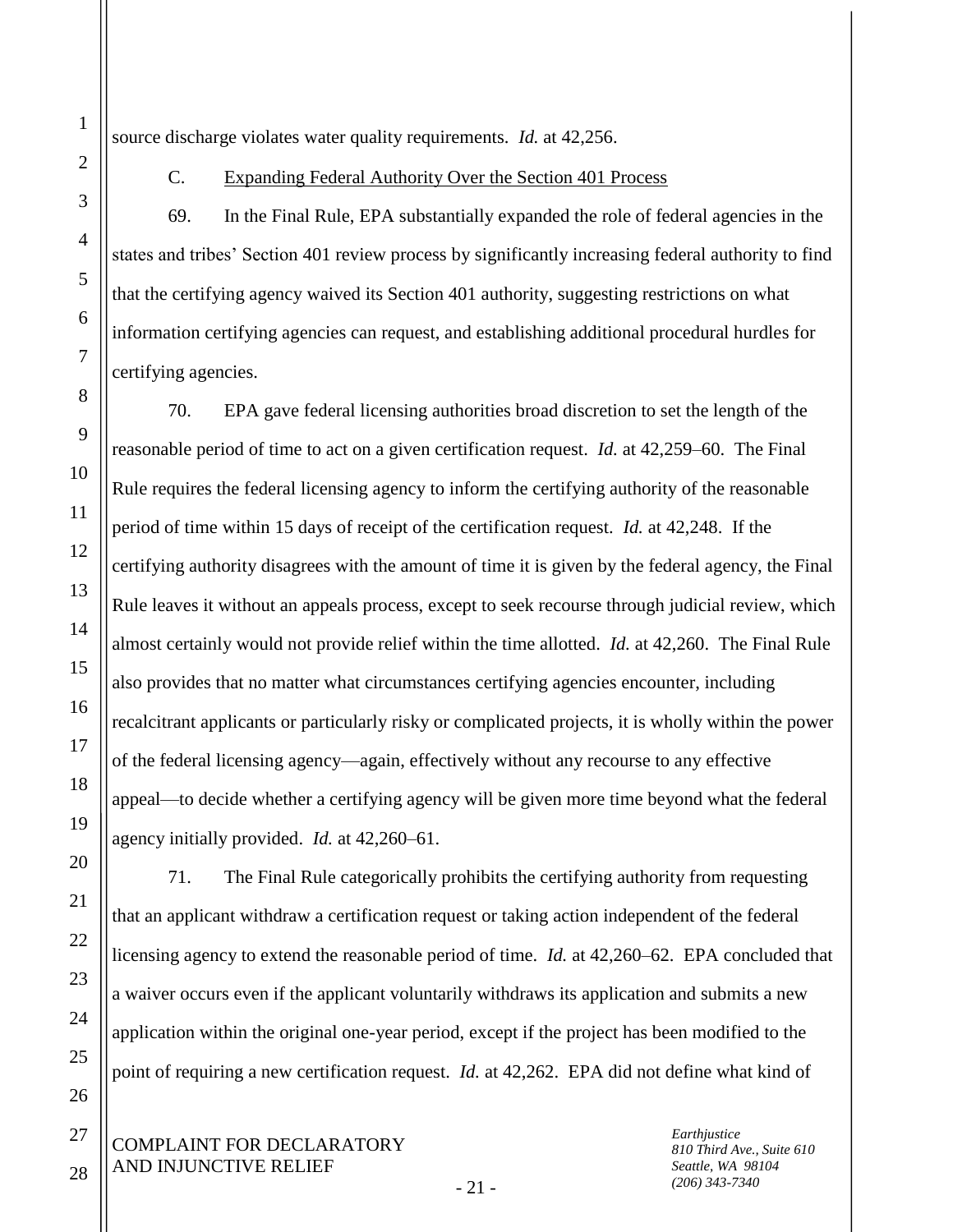project change would be sufficiently significant to warrant submitting a new request that would restart the one-year clock, and gave the power to decide that question with the federal licensing agency. *Id.* at 42,267.

72. The Final Rule further aggrandizes EPA's role by defining when the clock begins to run from the point when certifying agencies receive the materials EPA has determined are sufficient to commence review. The Final Rule sets a list of materials that starts the clock but fall far short of what is needed to begin a meaningful review. Notably, the Final Rule does not include a requirement that the applicant provide information on all of the project's potential impacts to water quality, information on the designation of the waterway receiving the discharge, or whether and to what extent the project might result in more than one discharge in the same waterway that could have cumulative effects. *Id.* at 42,244, 42,285–86.

73. The Preamble to the Final Rule also suggests that certifying agencies are limited to requesting information from applicants that can be "produced and evaluated within the reasonable time," rather than whatever the certifying agency, in its discretion, deems is needed to evaluate whether the project will comply with the CWA. *See id.* at 42,246.

74. The Final Rule grants federal licensing agencies the power to declare that a certifying authority has waived its right to set conditions upon or deny an application. *Id.* at 42,263. The federal licensing agency may use this veto power if a state or tribe fails to comply with detailed requirements—described by EPA as "procedural" requirements—when taking action to condition or deny a federal permit. *Id.* at 42,263, 42,267–68.

75. Furthermore, against the precautionary spirit of Section 401, the Final Rule shifts the burden for proving compliance with these narrow water quality requirements from the applicant to states and tribes and gives the federal licensing agency additional power to find a waiver. *Id*. at 42,256. If a certifying authority seeks to condition a permit, then the state or tribe must provide the federal licensing agency with an explanation in writing that the condition on a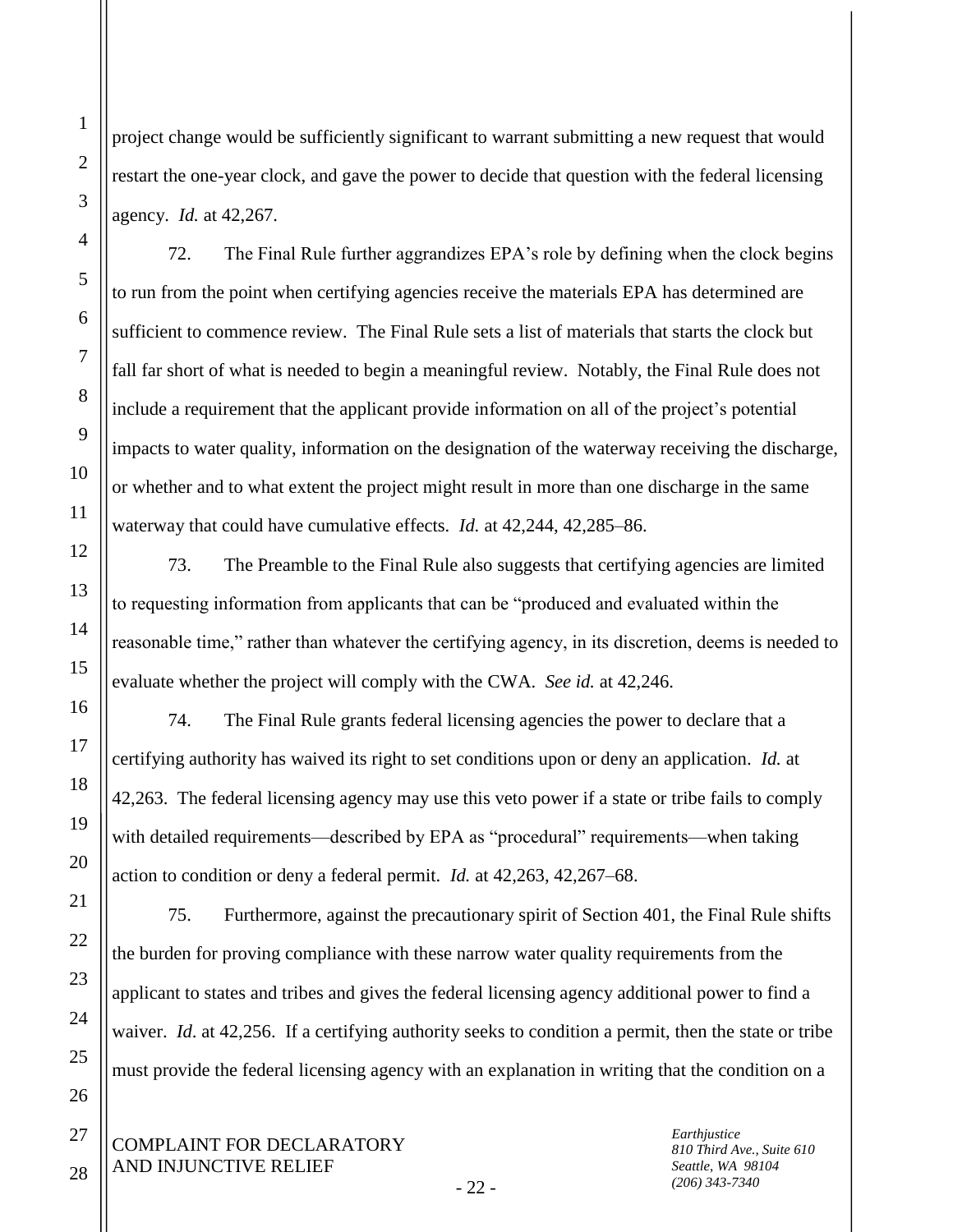license is necessary to ensure that the relevant discharge is in compliance with those water quality requirements that fall within the narrow scope of review permitted by the Final Rule. *Id.* at 42,263. In order to deny an application, a certifying authority must, in writing and complete with legal citations, explain why a discharge will not comply with the aforementioned water quality requirements, or, alternatively, describe the specific water quality data or information that the applicant failed to submit that would be necessary to ensure that the discharge complied with water quality requirements. *Id.* In addition, the Final Rule does not require federal licensing authorities to allow states and tribes to remedy conditions and denials deemed deficient. *Id.* at 42,269. Federal licensing agencies may review these written explanations, and, upon the discovery of a failure to follow EPA's newly-prescribed procedural requirements, may reject the certifying authorities' conditions and denials. *Id.* at 42,263.

76. Even if a certifying authority were to make it through this gauntlet and successfully impose conditions upon a federal license, under the Final Rule, states and tribes lack authority to enforce any of their 401 certification conditions. Instead, the federal permit, with its incorporation of state or tribal conditions, becomes the operative action. *Id.* at 42,263.

### CLAIMS FOR RELIEF

#### COUNT I

# Violation of the Clean Water Act and the Administrative Procedure Act: The Final Rule Is Contrary to the Clean Water Act

77. The CWA's single objective is to restore and protect the physical, chemical, and biological integrity of the Nation's waters and to do so as broadly as possible. 33 U.S.C. § 1251.

78. To achieve the Act's broad purpose, Congress expressly created a partnership between the states and authorized tribes on the one hand and the federal government on the other. The Act gives states and tribes broad authority under Section 401 to review federal projects that may affect water quality within their jurisdictions.

79. EPA cannot adopt regulations that are manifestly contrary to the text and purpose

COMPLAINT FOR DECLARATORY AND INJUNCTIVE RELIEF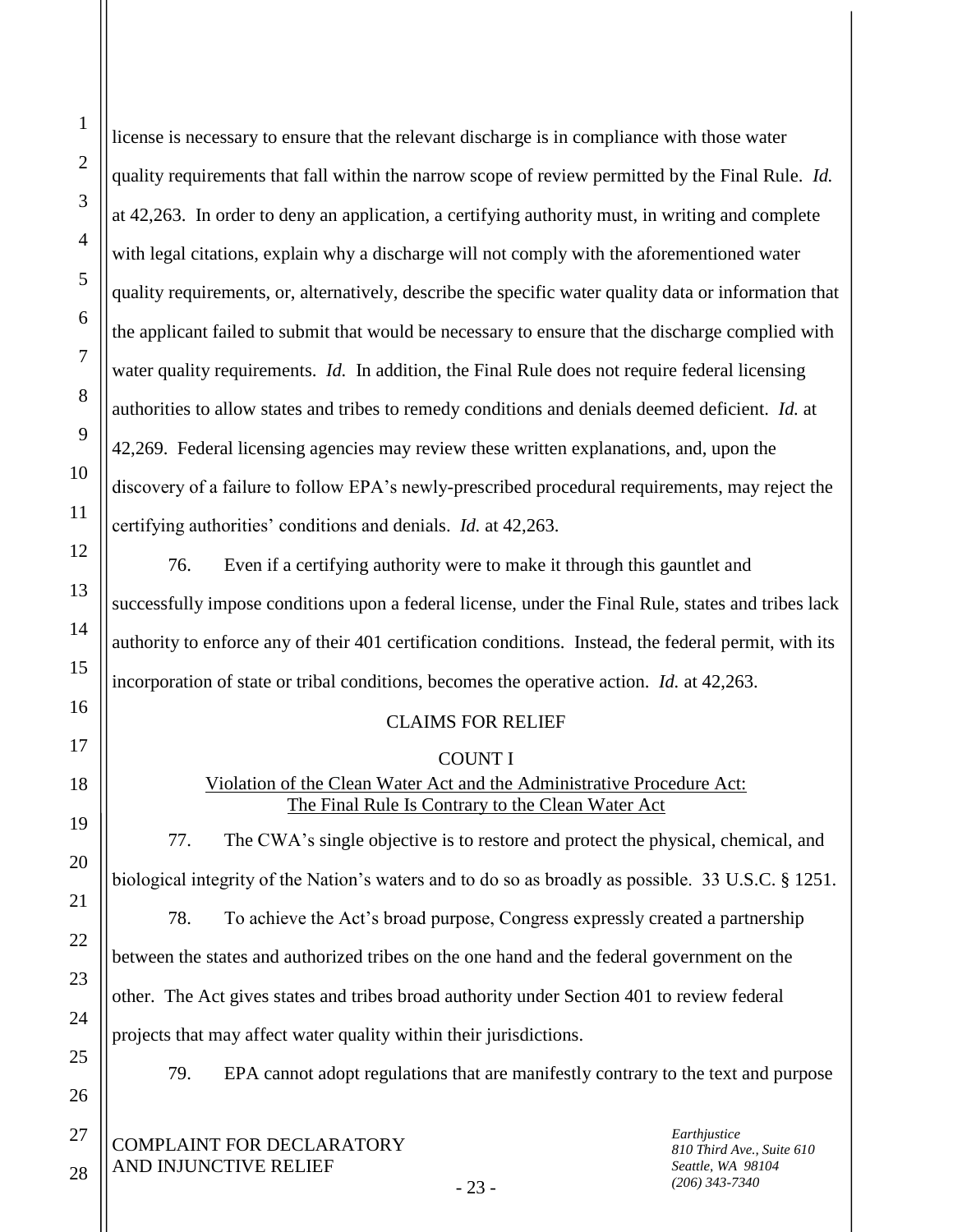of the CWA and Section 401. 5 U.S.C. § 706(2)(A). The Final Rule is contrary to law, because it upends the balance struck by Congress and seeks to carve out key aspects of powers given to the states and authorized tribes.

80. EPA also exceeded its authority and acted contrary to the CWA, 33 U.S.C. § 1341, by adopting provisions in the Final Rule that (1) limit the scope of the states' and tribes' review over projects subject to Section 401 to pollution from point sources rather than the activity as a whole; (2) limit the ability of states and tribes to deny a certification except when there is no reasonable assurance that the discharge from a point source, rather than the activity as a whole, will comply with water quality requirements; (3) limit the conditions a state or tribe may include in a certification to ones that are related to water quality requirements and imposed on a discharge from a point source; (4) prevent states and tribes from enforcing Section 401 conditions; (5) give federal agencies the power to veto the decisions by states and tribes to condition or deny federal permits, (6) deny states and tribes the opportunity to ensure that they have a reasonable period of time to review an application for certification, (7) shift evidentiary burdens for proving compliance with relevant water quality requirements and local laws from the applicant for a federal license to the state or tribe.

81. EPA's adoption of the Final Rule is in excess of statutory authority and arbitrary, capricious, an abuse of discretion, or otherwise not in accordance with law, in violation of the APA, 5 U.S.C. § 706(2)(A), (C).

COUNT II

# Violation of the Clean Water Act and the Administrative Procedure Act: Failure of Rational Decision Making

82. When promulgating regulations, EPA must articulate a satisfactory explanation for its actions, including a rational connection between the facts and the agency's choice. A regulation is arbitrary and capricious under the APA where:

[T]he agency has relied on factors which Congress has not intended it to consider, entirely failed to consider an important aspect of the problem, offered an explanation for

*Earthjustice 810 Third Ave., Suite 610 Seattle, WA 98104 (206) 343-7340*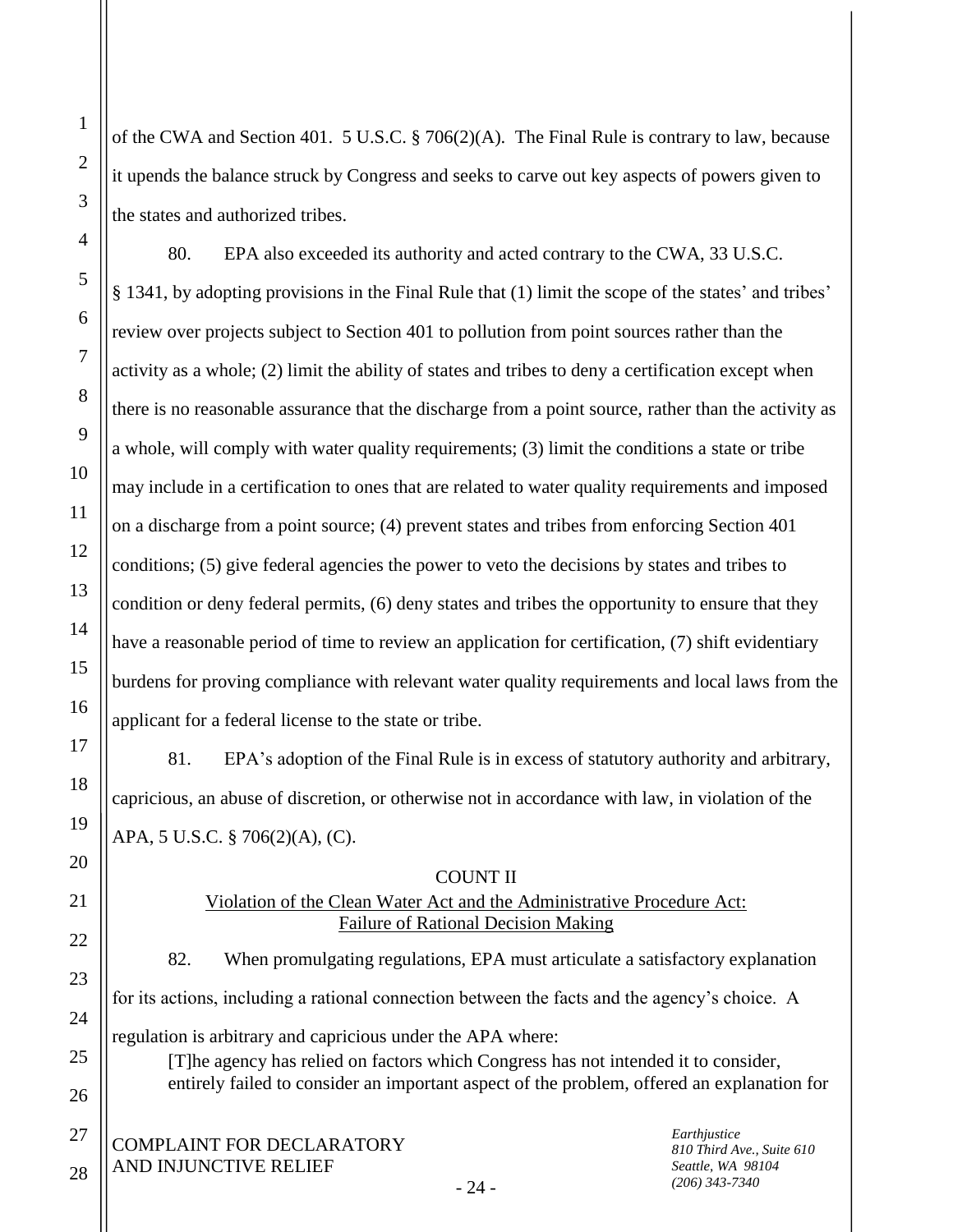its decision that runs counter to the evidence before the agency, or is so implausible that it could not be ascribed to a difference in view or the product of agency expertise.

*Motor Vehicle Mfrs. Ass'n of U.S., Inc. v. State Farm Mut. Auto. Ins. Co.*, 463 U.S. 29, 43 (1983).

83. EPA has for decades interpreted and implemented Section 401 in a manner that has been to the satisfaction of several successive presidential administrations, states, tribes, Congress, and the Courts. When an agency changes or amends its prior position, including its interpretation of a statute, it must provide an adequate explanation. A change in prior policy must be supported by a more detailed justification than a new rule crafted from scratch when claiming facts have changed or where there are reliance interests implicated by the policy change. Any unexplained inconsistency between the agency's prior position and its replacement is grounds for finding that the agency's interpretation is arbitrary and capricious.

84. EPA has presented no credible justification for dramatically changing its longterm interpretation of the scope of Section 401 or presented a sound justification for why the Final Rule will be more protective of water quality. There are not pervasive delays stemming from the Section 401 process as it has been implemented without intervention by Congress for decades. Facilitating the extraction of fossil fuels and the construction of energy infrastructure is an impermissible rationale for a reinterpretation of Section 401, contrary to the factors that Congress intended agencies to consider when rulemaking under the CWA.

85. EPA's adoption of the Final Rule was arbitrary, capricious, an abuse of discretion, or otherwise not in accordance with law, in violation of the APA, 5 U.S.C. § 706(2)(A), (C).

# COUNT III Violation of Responsibilities to Tribes

86. The United States has a trust responsibility to protect Indian lands, resources, and other interests. The trust responsibility is a legally enforceable fiduciary duty that arises out of a number of sources of law, including treaties, statutes, Executive Orders, and the common law. In

- 25 -

COMPLAINT FOR DECLARATORY AND INJUNCTIVE RELIEF

*Earthjustice 810 Third Ave., Suite 610 Seattle, WA 98104 (206) 343-7340*

1

2

3

4

5

6

7

8

9

10

11

12

13

14

15

16

17

18

19

20

21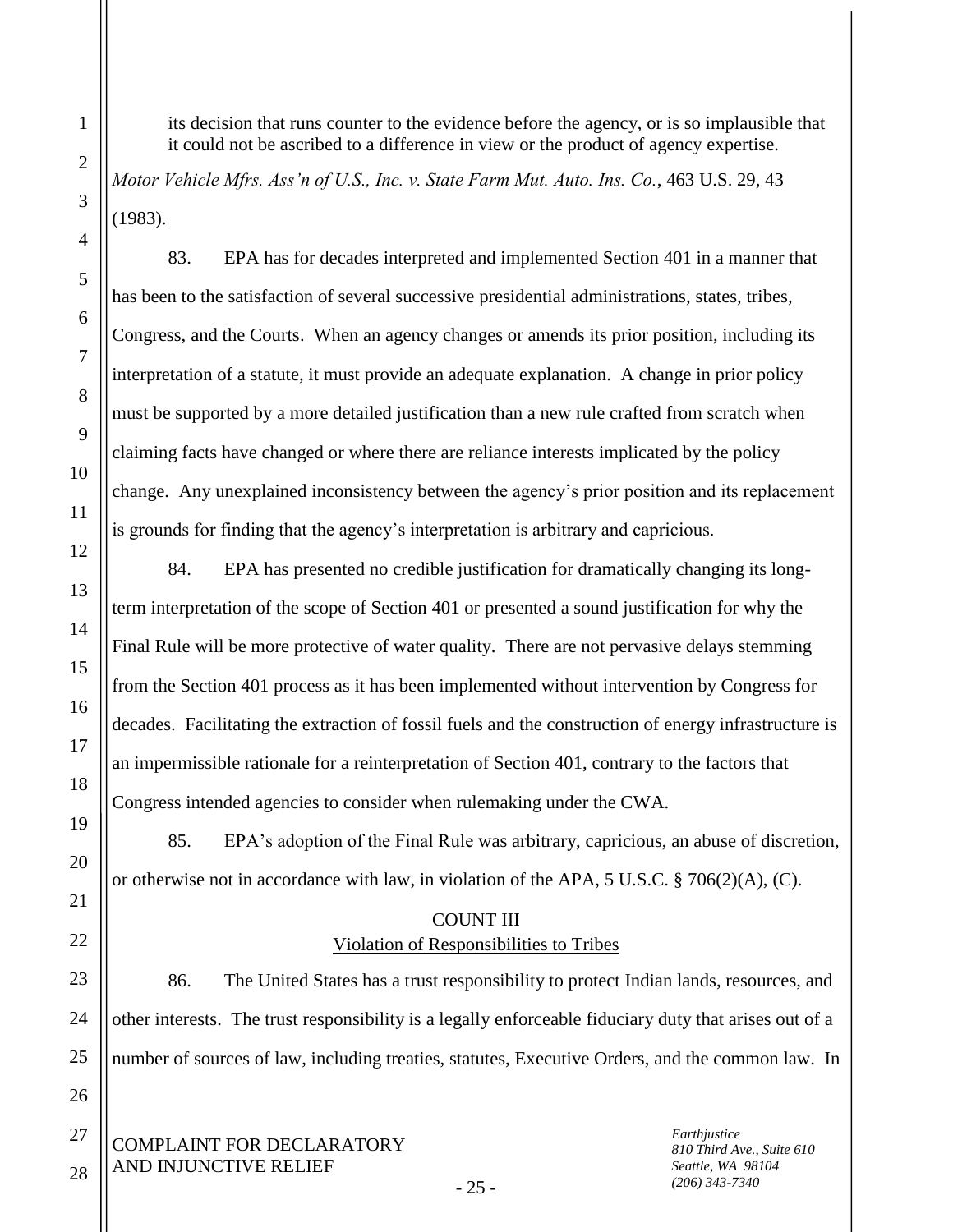27

1

2

3

carrying out the federal trust responsibility, EPA must ensure that tribal resources are protected and that tribal concerns and interests are considered before an agency takes action that will impact tribal interests. On- and off-reservation fishing rights that are protected by treaty, rights to water necessary to fulfill the original purpose of the reservation, and the right to subsistence resources are protected interests of the Plaintiff Tribes.

87. EPA's trust responsibility includes the duty to meaningfully consult with tribes prior to promulgating a rule that affects tribal interests. EPA is required to adhere to "an accountable process" for consultation with tribes. Consultation should occur early enough to allow tribes to provide input prior to the promulgation of a proposed rule and should continue throughout the rulemaking process. A series of meetings between a Tribe and EPA may be required over the course of the rulemaking process.

88. In promulgating the Final Rule, EPA failed to meaningfully consult Plaintiff Tribes. The responsibility to provide meaningful consultation is reflected in and incorporated into internal EPA policy documents, such as "EPA Policy for the Administration of Environmental Programs on Indian Reservations" and "EPA Policy on Consultation and Coordination with Indian Tribes."

89. EPA's decision to adopt the Final Rule without meaningfully consulting with Plaintiff Tribes; its failure to comply with its own policies and procedures relating to its responsibilities to tribes when promulgating the Section 401 rulemaking; and the agency's failure to analyze how the Final Rule and its implementation will affect tribes is arbitrary, capricious, and contrary to law, in violation of the APA, 5 U.S.C. § 706(2)(A), (C).

# REQUEST FOR RELIEF

Plaintiffs respectfully request that the Court:

A. Adjudge and declare that the Section 401 Rule is arbitrary, capricious, an abuse of discretion, and not in accordance with law;

COMPLAINT FOR DECLARATORY AND INJUNCTIVE RELIEF 28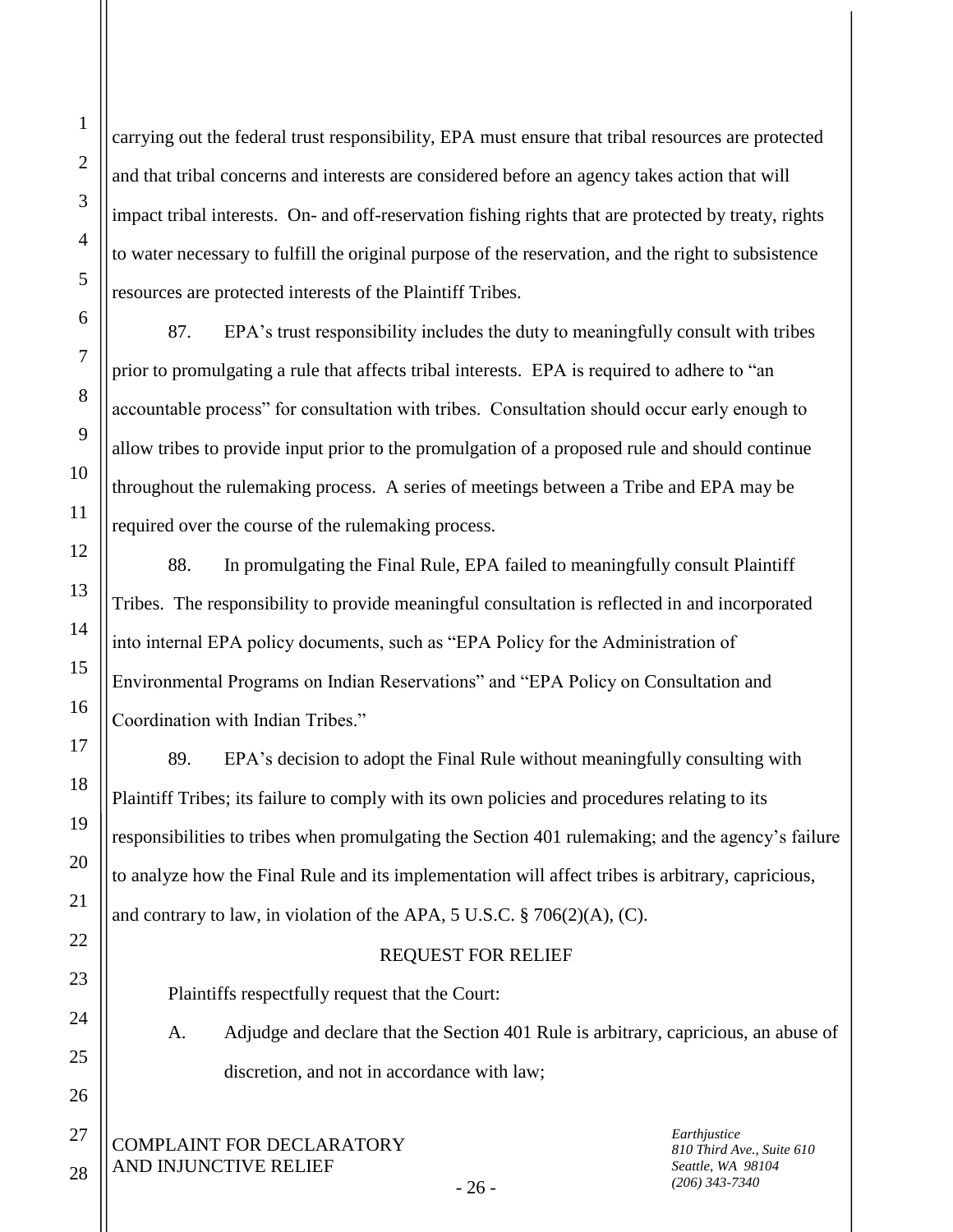| 1              | <b>B.</b>                                                                                | Vacate and set aside the Section 401 Rule;                                  |                                                    |                                                                |  |  |  |
|----------------|------------------------------------------------------------------------------------------|-----------------------------------------------------------------------------|----------------------------------------------------|----------------------------------------------------------------|--|--|--|
| $\overline{2}$ | C.                                                                                       | Enjoin EPA from applying or otherwise relying upon the Section 401 Rule;    |                                                    |                                                                |  |  |  |
| 3              | D.                                                                                       | Award Plaintiffs their reasonable fees, costs, expenses, and disbursements, |                                                    |                                                                |  |  |  |
| 4              |                                                                                          | including attorney's fees; and                                              |                                                    |                                                                |  |  |  |
| 5              | E.<br>Grant Plaintiffs such additional and further relief as the Court may deem just and |                                                                             |                                                    |                                                                |  |  |  |
| 6              |                                                                                          | proper.                                                                     |                                                    |                                                                |  |  |  |
| 7              |                                                                                          | DATED this 31st day of August, 2020.                                        |                                                    |                                                                |  |  |  |
| 8              |                                                                                          |                                                                             | Respectfully submitted,                            |                                                                |  |  |  |
| 9              |                                                                                          |                                                                             |                                                    |                                                                |  |  |  |
| 10             |                                                                                          |                                                                             | KRISTEN L. BOYLES (CA Bar #158450)                 |                                                                |  |  |  |
| 11             | Earthjustice<br>810 Third Avenue, Suite 610                                              |                                                                             |                                                    |                                                                |  |  |  |
| 12             | Seattle, WA 98104<br>$(206)$ 343-7340                                                    |                                                                             |                                                    |                                                                |  |  |  |
| 13             | kboyles@earthjustice.org                                                                 |                                                                             |                                                    |                                                                |  |  |  |
| 14             | GUSSIE LORD (D.C. Bar # 1009826)<br>[Pro Hac Vice Application Pending]                   |                                                                             |                                                    |                                                                |  |  |  |
| 15             |                                                                                          | Earthjustice<br>633 17th Street, Suite 1600                                 |                                                    |                                                                |  |  |  |
| 16             |                                                                                          |                                                                             | Denver, CO 80202                                   |                                                                |  |  |  |
| 17             | $(720)$ 402-3764<br>glord@earthjustice.org                                               |                                                                             |                                                    |                                                                |  |  |  |
| 18             |                                                                                          |                                                                             | MONEEN NASMITH (NY Bar #4427704)                   |                                                                |  |  |  |
| 19             |                                                                                          |                                                                             | [Pro Hac Vice Application Pending]<br>Earthjustice |                                                                |  |  |  |
| 20             | 48 Wall Street, 15th Floor<br>New York, NY 10005                                         |                                                                             |                                                    |                                                                |  |  |  |
| 21             | $(212)$ 845-7384<br>mnasmith@earthjustice.org                                            |                                                                             |                                                    |                                                                |  |  |  |
| 22             |                                                                                          |                                                                             |                                                    |                                                                |  |  |  |
| 23             | THOMAS S. WALDO (AK Bar # 9007047)<br>[Pro Hac Vice Application Pending]                 |                                                                             |                                                    |                                                                |  |  |  |
| 24             |                                                                                          |                                                                             | Earthjustice<br>325 4th Street                     |                                                                |  |  |  |
| 25             |                                                                                          |                                                                             | Juneau, AK 99801<br>$(907) 500 - 7123$             |                                                                |  |  |  |
| 26             |                                                                                          |                                                                             |                                                    |                                                                |  |  |  |
| 27<br>28       |                                                                                          | COMPLAINT FOR DECLARATORY<br>AND INJUNCTIVE RELIEF                          |                                                    | Earthjustice<br>810 Third Ave., Suite 610<br>Seattle, WA 98104 |  |  |  |
|                |                                                                                          |                                                                             | $-27-$                                             | $(206)$ 343-7340                                               |  |  |  |
|                |                                                                                          |                                                                             |                                                    |                                                                |  |  |  |

 $\mathsf{I}$